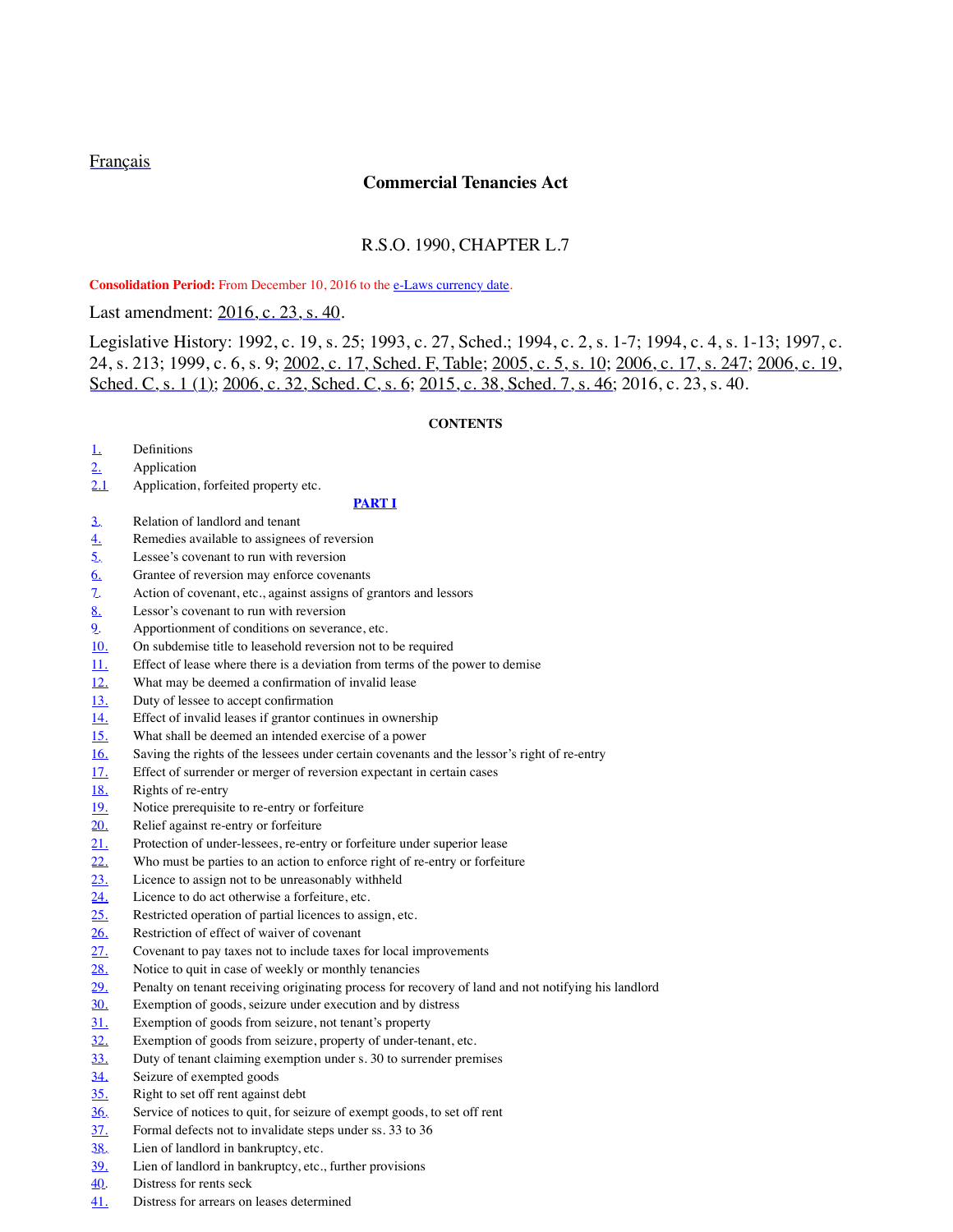- 42. Right of persons entitled to rent during life of another to recover same after death
- 43. Distress to be reasonable
- 44. Right to distrain cut or loose grain, etc.

41. Distress for arrears on leases determined

- 45. Right to distrain cattle, livestock, standing crops
- 46. Conditional exemption of certain beasts
- WHERE DISTRESS MAY BE TAKEN
- 47. Chattels not to be distrained off the premises

**FRAUDULENT REMOVAL** 

- 48. Landlords may distrain goods fraudulently carried off the premises
- 49. Right of landlord to break open houses where goods fraudulently secured
- 50. Penalty for fraudulently removing, or assisting to remove, goods
- 51. How distrained beasts, goods, etc., may be kept
- $\frac{52.}{53.}$  Pound breach or rescue<br>Sale of distress, when it
- Sale of distress, when it may be made
- 54. Irregularities not to make distress void from the beginning
- 55. Wrongful distress
- $\frac{56}{52}$  Goods taken in execution not to be removed till rent paid<br>57. Liability of growing crops seized and sold under executic
- Liability of growing crops seized and sold under execution for accruing rent
- 58. Penalty of double value for overholding
- 59. Penalty of double rent for overholding after notice to quit
- 60. Right of personal representatives to distrain for arrears
- 61. Nullity of attornment to stranger
- 62. Attornment of tenant, in what cases not necessary
- 63. Chief leases may be removed without surrendering all the under-leases
- 64. Who may renew on behalf of persons out of Ontario

## **PART II**

- 65. Definition, Part II
- 66. Disputes as to right to distrain
- 67. Order of judge pending determination of dispute
- 68. Jurisdiction of judge
- 69. When decision of judge final
- 70. Appeal from summary determination
- 71. Appeal where action brought or issue tried
- 72. Scale of costs
- 73. Other remedies of tenant

## **PART III**

- 74. Application to judge against overholding tenant
- 75. Application, how entitled
- 76. Procedure<br>77. Power of a
- Power of amendment
- 78. Appeal
- Form 1 Notice to tenant
- Form 2 Notice to landlord
- Form 3 Writ of possession

## **Definitions**

1. In this Act,

"crops" means all sorts of grain, grass, hay, hops, fruits, pulse and other products of the soil; ("récoltes")

"landlord" includes a person who is lessor, owner, the person giving or permitting the occupation of the premises in question, and these persons' heirs and assigns and legal representatives, and in Parts II and III also includes the person entitled to possession of the premises; ("locateur")

"spouse" means a person,

- (a) to whom the person is married, or
- (b) with whom the person is living in a conjugal relationship outside marriage, if the two persons,
	- (i) have cohabited for at least one year,
	- (ii) are together the parents of a child, or
	- (iii) have together entered into a cohabitation agreement under section 53 of the *Family Law Act*; ("conjoint")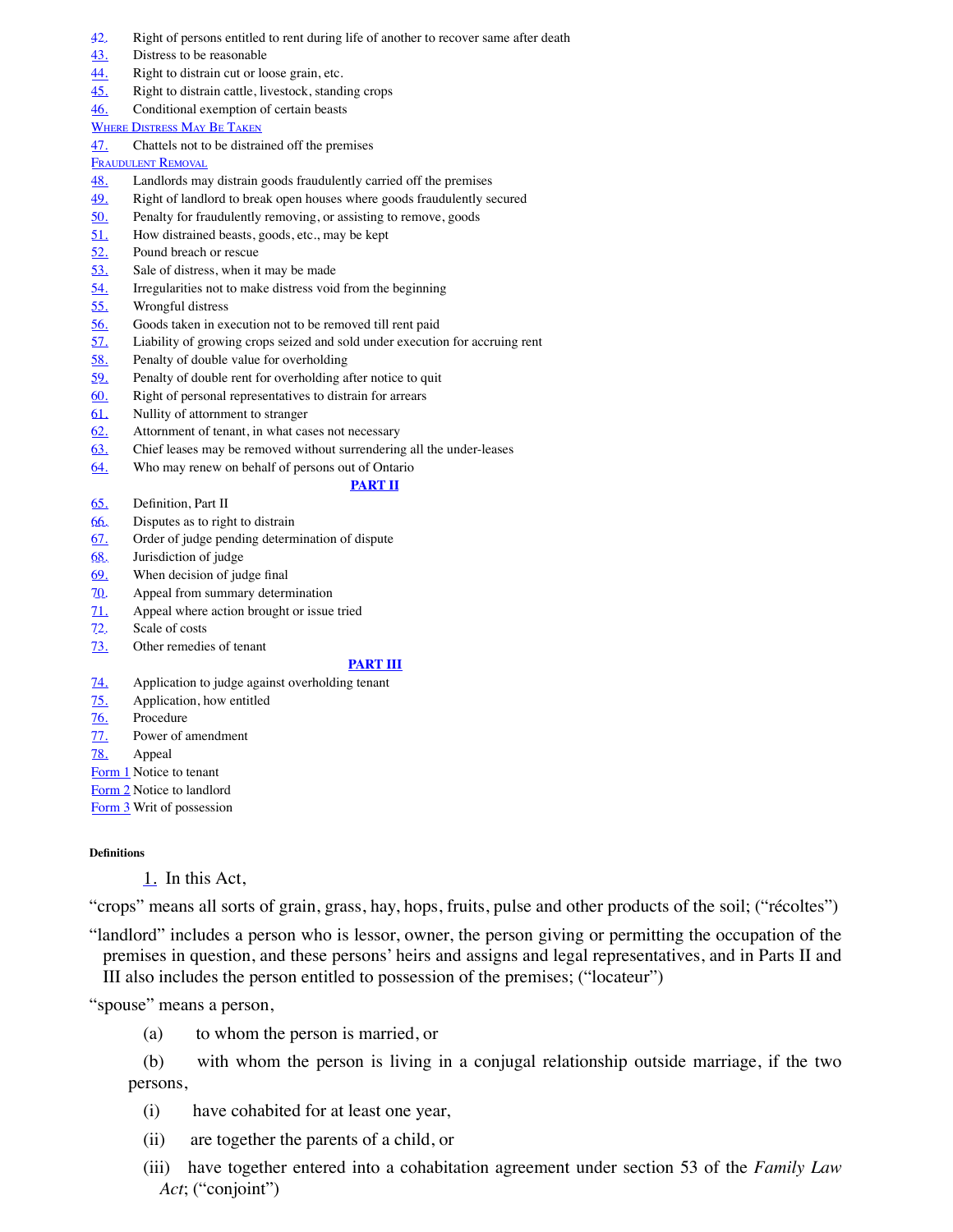"standing crops" means crops standing or growing on the demised premises; ("récoltes sur pied")

"tenant" includes a person who is lessee, occupant, sub-tenant, under-tenant, and the person's assigns and legal representatives. ("locataire") R.S.O. 1990, c. L.7, s. 1; 1994, c. 2, s. 1; 1994, c. 4, s. 1; 1997, c. 24, s. 213 (1, 2); 1999, c. 6, s. 9 (1); 2005, c. 5, s. 10 (1, 2).

## **Section Amendments with date in force (d/m/y)**

1994, c. 2, s. 1 - 31/05/1994; 1994, c. 4, s. 1 - 23/06/1994; 1997, c. 24, s. 213 (1, 2, 5) - 17/06/1998; 1999, c. 6, s. 9 (1) - 01/03/2000

 $2005$ , c. 5, s. 10  $(1, 2)$  - 09/03/2005

#### **Application**

2. This Act does not apply to tenancies and tenancy agreements to which the *Residential Tenancies Act, 2006* applies. 1997, c. 24, s. 213 (3); 2006, c. 17, s. 247.

# **Section Amendments with date in force (d/m/y)**

1997, c. 24, s. 213 (3) - 17/06/1998

## 2006, c. 17, s. 247 - 31/01/2007

## **Application, forfeited property etc.**

2.1This Act does not apply with respect to a property in which the Crown in right of Ontario has an interest if one of the following circumstances applies in respect of the property:

1. The property was forfeited to the Crown in right of Ontario under any Ontario statute or the *Criminal Code* (Canada).

2. Possession of the property has been or may be taken in the name of the Crown in right of Ontario under the *Escheats Act, 2015*.

3. The property is forfeited corporate property to which the *Forfeited Corporate Property Act, 2015* applies. 2015, c. 38, Sched. 7, s. 46.

# **Section Amendments with date in force (d/m/y)**

2015, c. 38, Sched. 7, s. 46 - 10/12/2016

#### **PART I**

#### **Relation of landlord and tenant**

3. The relation of landlord and tenant does not depend on tenure, and a reversion in the lessor is not necessary in order to create the relation of landlord and tenant, or to make applicable the incidents by law belonging to that relation; nor is it necessary, in order to give a landlord the right of distress, that there is an agreement for that purpose between the parties. R.S.O. 1990, c. L.7, s. 3.

## **Remedies available to assignees of reversion**

4. All persons being grantees or assignees of the Queen, or of any person other than the Queen, and the heirs, executors, successors and assigns of every of them, shall have and enjoy like advantage against the lessees, their executors, administrators, and assigns, by entry for non-payment of the rent, or for doing of waste, or other forfeiture, and also shall have and enjoy all and every such like and the same advantage, benefit, and remedies, by action only, for the non-performance of other conditions, covenants, or agreements, contained and expressed in the indentures of their said leases, demises or grants against all and every of the said lessees and grantees, their executors, administrators, and assigns as the said lessors or grantors themselves, or their heirs or successors, might have had and enjoyed at any time or times. R.S.O. 1990, c. L.7, s. 4.

## **Lessee's covenant to run with reversion**

5. Rent reserved by a lease and the benefit of every covenant or provision therein contained, having reference to the subject-matter thereof, and on the lessee's part to be observed or performed, and every condition of re-entry and other condition therein contained shall be annexed and incident to and shall go with the reversionary estate in the land or in any part thereof, immediately expectant on the term granted by the lease, despite severance of that reversionary estate, and shall be capable of being recovered, received, enforced and taken advantage of by any person from time to time entitled, subject to the term, to the income of the whole or any part, as the case may require, of the land leased. R.S.O. 1990, c. L.7, s. 5.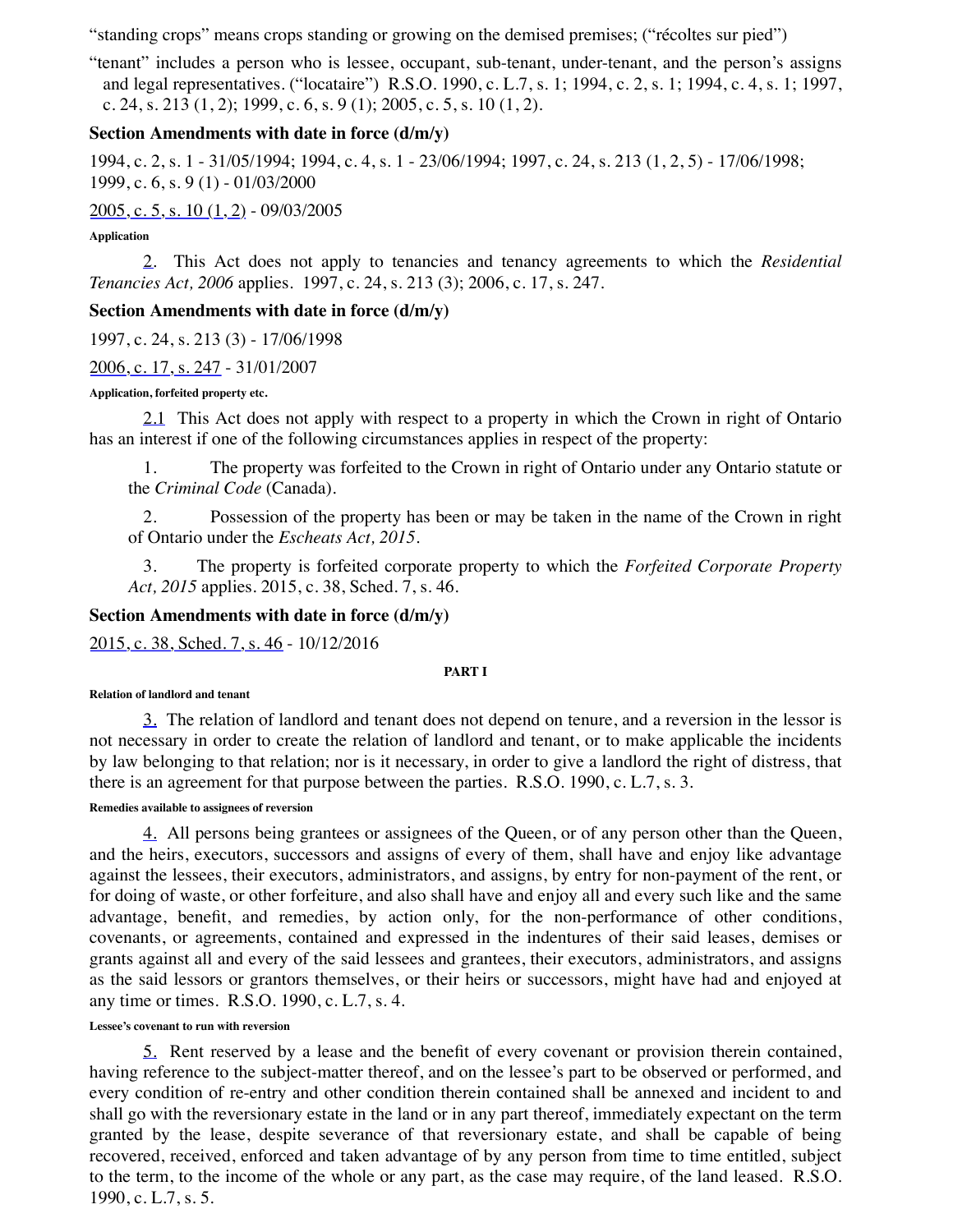#### **Grantee of reversion may enforce covenants**

6. The benefit of every condition of re-entry or forfeiture for a breach of any covenant or condition contained in a lease shall extend to and be enforced and taken advantage of by the person from time to time entitled, subject to the term, to the income of the whole or any part, as the case may require, of the land leased, although that person became, by conveyance or otherwise, so entitled after the condition of re-entry or forfeiture had become enforceable. R.S.O. 1990, c. L.7, s. 6.

#### **Action of covenant, etc., against assigns of grantors and lessors**

7. All lessees and grantees of lands, tenements, rents, portions, or any other hereditaments for term of years, life or lives, their executors, administrators, and assigns shall and may have like action, advantage, and remedy against all and every person who shall have any gift or grant of the Queen, or of any other persons, of the reversion of the same lands, tenements and other hereditaments so let, or any parcel thereof, for any condition, covenant, or agreement, contained or expressed in the indentures of their leases as the same lessees or any of them, might and should have had against their said lessors, and grantors, their heirs, or successors. R.S.O. 1990, c. L.7, s. 7.

#### **Lessor's covenant to run with reversion**

8. The obligation of a covenant entered into by a lessor with reference to the subject-matter of the lease shall, if and as far as the lessor has power to bind the reversionary estate immediately expectant on the term granted by the lease, be annexed and incident to and shall go with that reversionary estate, or the several parts thereof, despite severance of that reversionary estate, and may be taken advantage of and enforced by the person in whom the term is from time to time vested by conveyance, devolution in law, or otherwise, and, if and as far as the lessor has power to bind the person from time to time entitled to that reversionary estate, such obligation may be taken advantage of and enforced against any person so entitled. R.S.O. 1990, c. L.7, s. 8.

#### **Apportionment of conditions on severance, etc.**

9. Despite the severance by conveyance, surrender or otherwise, of the reversionary estate in any land comprised in a lease, and despite the avoidance or cessor in any other manner of the term granted by a lease as to part only of the land comprised therein, every condition or right of re-entry and every other condition contained in the lease shall be apportioned, and shall remain annexed to the severed parts of the reversionary estate as severed, and shall be in force with respect to the term whereon each severed part is reversionary, or the term in any land which has not been surrendered, or as to which the term has not been avoided or has not otherwise ceased, in like manner as if the land comprised in each severed part, or the land as to which the term remains subsisting, as the case may be, had alone originally been comprised in the lease. R.S.O. 1990, c. L.7, s. 9.

## **On subdemise title to leasehold reversion not to be required**

10. (1) On a contract to grant a lease for a term of years to be derived out of a leasehold interest, with a leasehold reversion, the intended lessee does not have the right to call for the title to that reversion. R.S.O. 1990, c. L.7, s. 10 (1).

## **Saving**

(2) This section applies only if and as far as the contrary intention is not expressed in the contract, and has effect subject to the terms of the contract and to the provisions therein contained. R.S.O. 1990, c. L.7, s. 10 (2).

## **Effect of lease where there is a deviation from terms of the power to demise**

11. Where, in the intended exercise of any power of leasing, whether derived under a statute or under an instrument lawfully creating such power, a lease has been, or is hereafter granted that is, by reason of the non-observance or omission of some condition or restriction or by reason of any other deviation from the terms of such power, invalid as against the person entitled, after the determination of the interest of the person granting such lease, to the reversion, or against other the person who, subject to any lease lawfully granted under such power, would have been entitled to the land comprised in such lease, such lease, in case it was made in good faith and the lessee named therein, the lessee's heirs, executors, administrators, or assigns have entered thereunder, shall be considered a contract for a grant at the request of the lessee, the lessee's heirs, executors, administrators, or assigns of a valid lease under such power, to the like purport and effect as such invalid lease, except so far as any variation may be necessary in order to comply with the terms of such power, and all persons who would have been bound by a lease lawfully granted under such power are bound by such contract; but no lessee under any such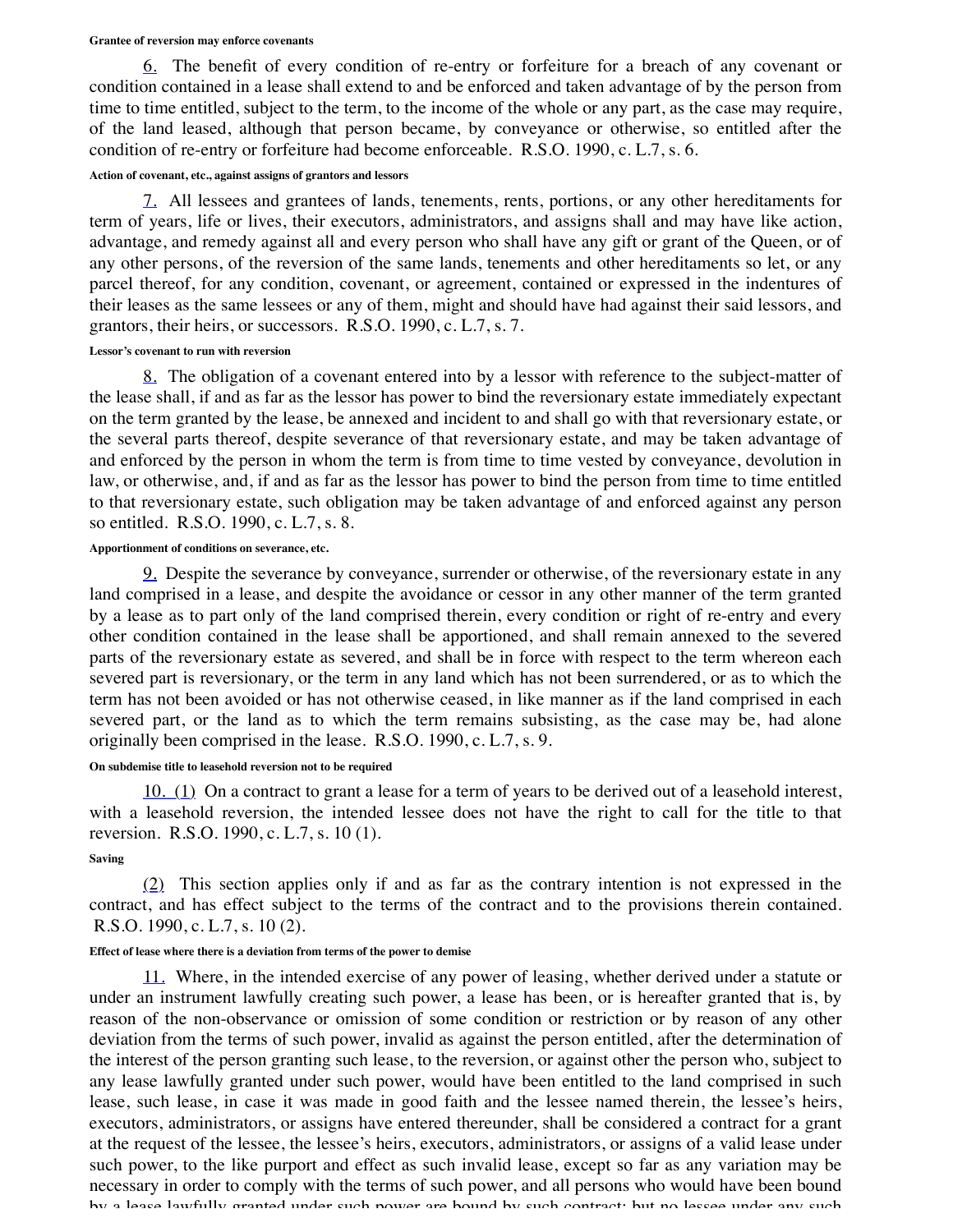by a lease lawfully granted under such power are bound by such contract; but no lessee under any such invalid lease, the lessee's heirs, executors, administrators, or assigns, are entitled by virtue of any such contract to obtain any variation of the lease, where the persons who would have been bound by the contract are willing to confirm the lease without variation. R.S.O. 1990, c. L.7, s. 11.

## **What may be deemed a confirmation of invalid lease**

12. Where, upon or before the acceptance of rent under any such invalid lease, any receipt, memorandum or note in writing confirming the lease is signed by the person accepting the rent, or some other person thereunto lawfully authorized by the person, such acceptance shall, as against the person so accepting the rent, be deemed a confirmation of the lease. R.S.O. 1990, c. L.7, s. 12.

## **Duty of lessee to accept confirmation**

13. Where, during the continuance of the possession taken under any such invalid lease, the person for the time being entitled, subject to such possession, to the land comprised in the lease, or to the possession or the receipt of the rents and profits thereof, is able to confirm the lease without variation, the lessee, the lessee's heirs, executors, or administrators, or any person who would have been bound by the lease if it had been valid, upon the request of the person so able to confirm it, is bound to accept a confirmation accordingly, and the confirmation may be by memorandum or note in writing signed by the persons confirming and accepting or by some other persons by them thereunto lawfully authorized, and, after confirmation and acceptance of confirmation, the lease is valid and shall be deemed to have had from the granting thereof the same effect as if it had been originally valid. R.S.O. 1990, c. L.7, s. 13.

#### **Effect of invalid leases if grantor continues in ownership**

14. Where a lease granted in the intended exercise of a power of leasing is invalid by reason that, at the time of granting the lease, the person granting the lease could not lawfully grant the lease, but the estate of such person in the land comprised in the lease has continued after the time when the lease, or the like lease, might have been granted by the person in the lawful exercise of such power, the lease takes effect and is as valid as if it had been granted at such last mentioned time, and all the provisions of sections 11 to 16 apply to every such lease. R.S.O. 1990, c. L.7, s. 14.

## **What shall be deemed an intended exercise of a power**

15. Where a valid power of leasing is vested in, or may be exercised by, a person granting a lease, and, by reason of the determination of the estate or interest of such person or otherwise, the lease cannot have effect and continuance according to the terms thereof independently of such power, the lease shall for the purposes of sections 11 to 14 be deemed to be granted in the intended exercise of such power although such power is not referred to in the lease. R.S.O. 1990, c. L.7, s. 15.

## **Saving the rights of the lessees under certain covenants and the lessor's right of re-entry**

16. Nothing in sections 11 to 15 extends to, prejudices or takes away any right of action, or other right or remedy to which, but for sections 11 to 15, the lessee named in any such lease, the lessee's heirs, executors, administrators or assigns would or might have been entitled under or by virtue of any covenant for title or quiet enjoyment contained in the lease on the part of the person granting the lease, or prejudices or takes away any right of re-entry or other right or remedy to which, but for such sections, the person granting the lease, the person's heirs, executors, administrators or assigns, or other person, for the time being entitled to the reversion expectant on the determination of the lease, would or might have been entitled for or by reason of any breach of the covenants, conditions, or provisos contained in the lease, and on the part of the lessee, the lessee's heirs, executors, administrators or assigns to be observed and performed. R.S.O. 1990, c. L.7, s. 16.

## **Effect of surrender or merger of reversion expectant in certain cases**

17. Where the reversion expectant on a lease of land merges or is surrendered, the estate which for the time being confers as against the tenant under the lease the next vested right to the land shall, to the extent of and for preserving such incidents to and obligations on the reversion as but for the surrender or merger thereof would have subsisted, be deemed the reversion expectant on the lease. R.S.O. 1990, c. L.7, s. 17.

#### **Rights of re-entry**

#### **Re-entry on non-payment of rent**

18. (1) Every demise, whether by parol or in writing and whenever made, unless it is otherwise agreed, shall be deemed to include an agreement that if the rent reserved, or any part thereof, remains unpaid for fifteen days after any of the days on which it ought to have been paid, although no formal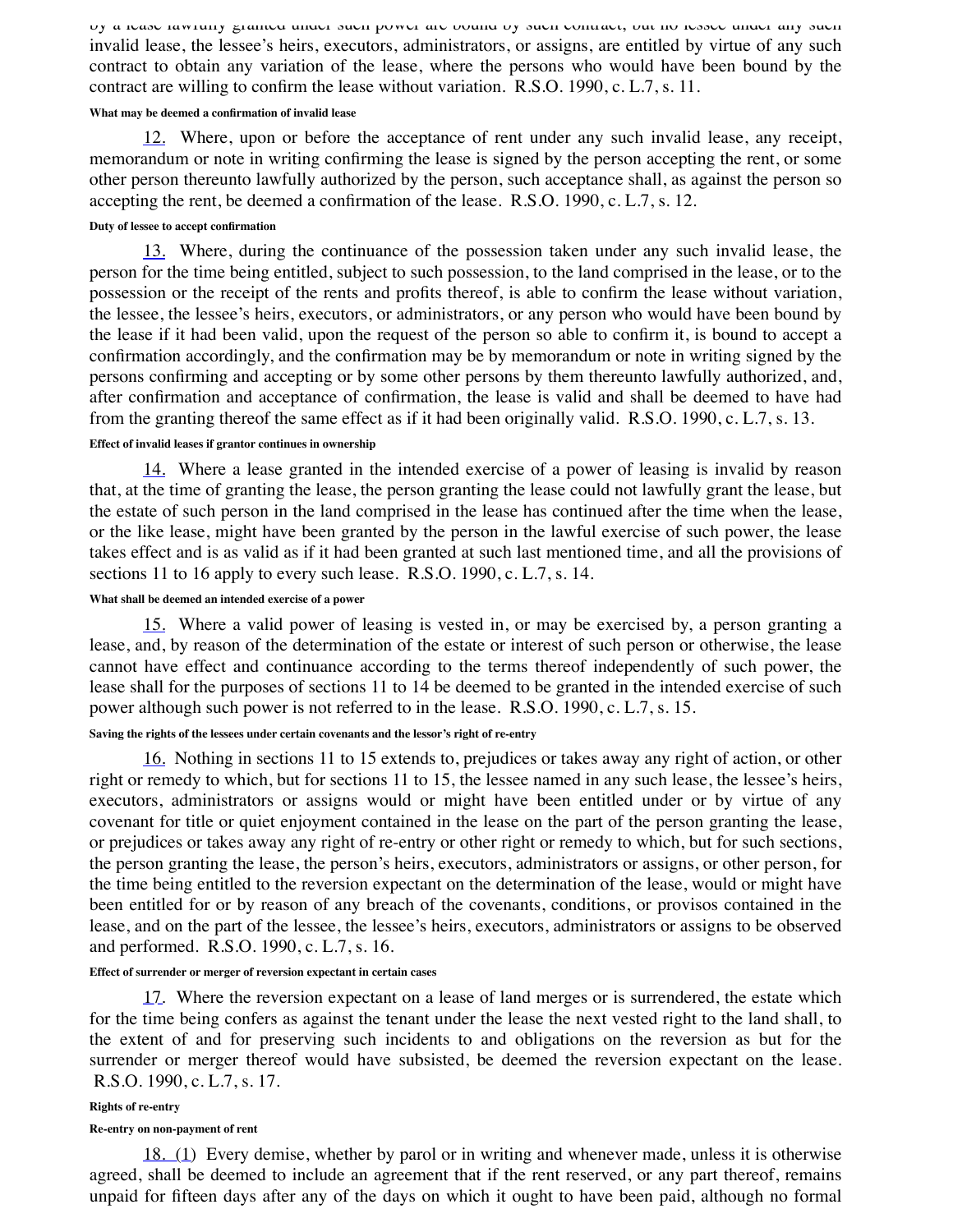demand thereof has been made, it is lawful for the landlord at any time thereafter to re-enter into and upon the demised premises or any part thereof in the name of the whole and to have again, repossess and enjoy the same as of the landlord's former estate. R.S.O. 1990, c. L.7, s. 18 (1).

**Re-entry on conviction of tenant, disorderly house**

 $(2)$  Every such demise shall be deemed to include an agreement that if the tenant or any other person is convicted of keeping a disorderly house within the meaning of the *Criminal Code* (Canada) on the demised premises or any part of it, or carries on or engages in, on the demised premises or any part of it, any trade, calling, business or occupation for which a licence is required under a business licensing by-law, as defined in subsection 1 (1) of the *Municipal Act, 2001* or a by-law passed under paragraph 11 of subsection 8 (2) of the *City of Toronto Act, 2006*, as the case may be, without that licence, it is lawful for the landlord at any time thereafter to re-enter into the demised premises or any part of it and to have again, repossess and enjoy the same as of the landlord's former estate. 2006, c. 32, Sched. C, s. 6.

## **Section Amendments with date in force (d/m/y)**

2002, c. 17, Sched. F, Table - 01/01/2003

2006, c. 32, Sched. C, s. 6 - 01/01/2007

## **Notice prerequisite to re-entry or forfeiture**

**Definitions, ss. 19 to 22**

19.  $(1)$  In this section and in sections 20 to 22,

"action" includes a proceeding under Part III; ("action")

- "lease" includes an original or derivative under-lease and a grant at a fee farm rent or securing a rent by condition and an agreement for a lease where a lessee has become entitled to have the lessee's lease granted; ("bail")
- "lessee" includes an original or derivative under-lessee and the heirs, executors, administrators and assigns of a lessee and a grantee under such a grant and the grantee's heirs and assigns; ("preneur à bail")
- "lessor" includes an original or derivative under-lessor and the heirs, executors, administrators and assigns of a lessor and a grantor under such a grant and the grantor's heirs and assigns; ("bailleur")
- "mining lease" means a lease for mining purposes, that is a searching for, working, getting, making merchantable, smelting or otherwise converting or working for the purposes of any manufacture, carrying away or disposing of mines or minerals, and substances in, on or under the land, obtainable by underground or by surface working or purposes connected therewith, and includes a grant or licence for mining purposes; ("bail minier")
- "under-lease" includes an agreement for an under-lease where the under-lessee has become entitled to have the under-lease granted; ("sous-bail")
- "under-lessee" includes any person deriving title under or from an under-lessee. ("sous-preneur") R.S.O. 1990, c. L.7, s. 19 (1).

## **Content of notice**

 $(2)$  A right of re-entry or forfeiture under any proviso or stipulation in a lease for a breach of any covenant or condition in the lease, other than a proviso in respect of the payment of rent, is not enforceable by action, entry, or otherwise, unless the lessor serves on the lessee a notice specifying the particular breach complained of, and, if the breach is capable of remedy, requiring the lessee to remedy the breach, and, in any case, requiring the lessee to make compensation in money for the breach, and the lessee fails within a reasonable time thereafter to remedy the breach, if it is capable of remedy, and to make reasonable compensation in money to the satisfaction of the lessor for the breach. R.S.O. 1990, c. L.7, s. 19 (2).

# **Relief against re-entry or forfeiture**

20. (1) Where a lessor is proceeding by action or otherwise to enforce a right of re-entry or forfeiture, whether for non-payment of rent or for other cause, the lessee may, in the lessor's action, if any, or if there is no such action pending, then in an action or application in the Superior Court of Justice brought by the lessee, apply to the court for relief, and the court may grant such relief as, having regard to the proceeding and conduct of the parties under section 19 and to all the other circumstances, the court thinks fit, and on such terms as to payment of rent, costs, expenses, damages, damages, compensation, co<br>The compensation, compensation, compensation, compensation, compensation, compensation, compensation, compensa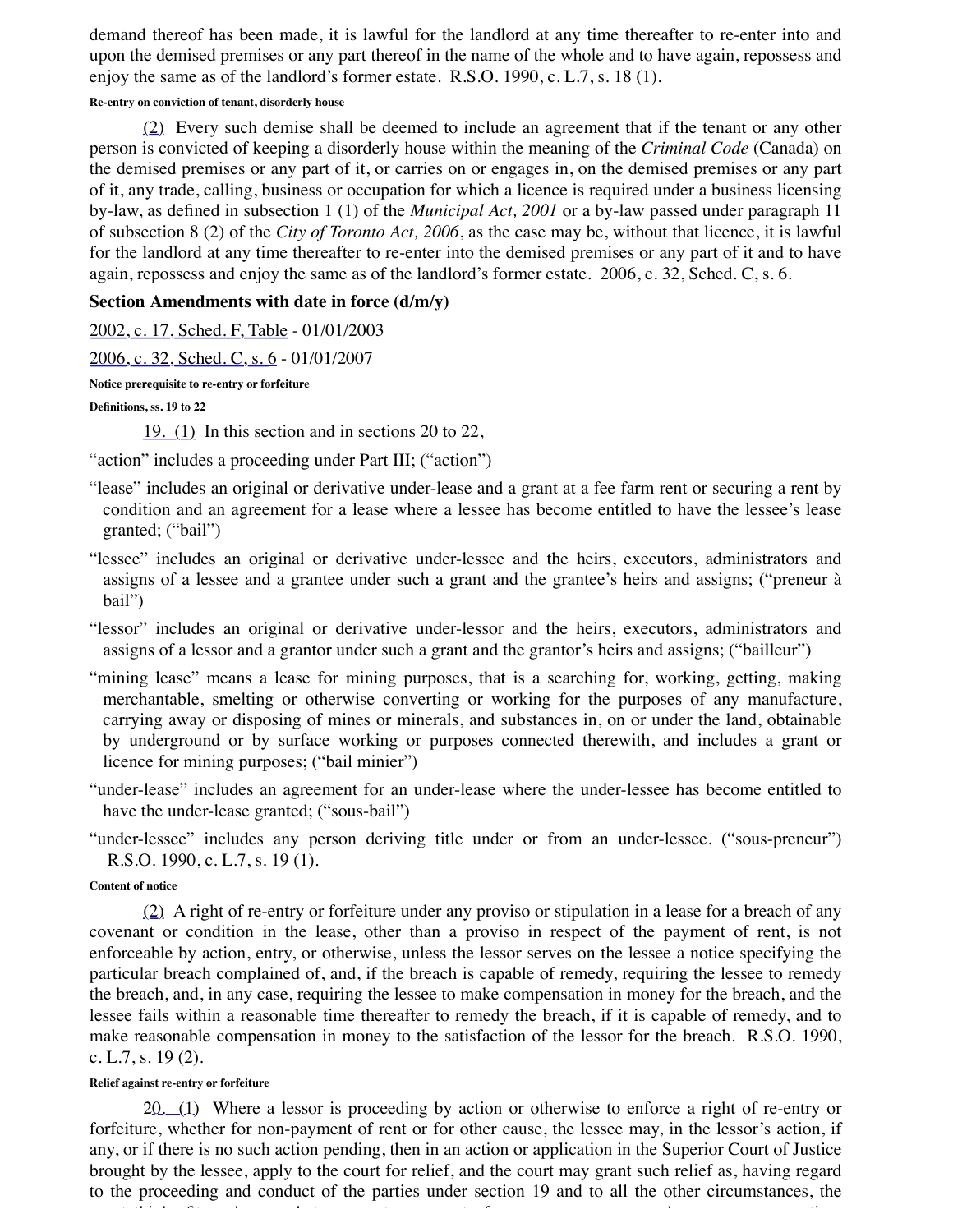court thinks fit, and on such terms as to payment of rent, costs, expenses, damages, compensation, penalty, or otherwise, including the granting of an injunction to restrain any like breach in the future as the court considers just. R.S.O. 1990, c. L.7, s. 20 (1); 2006, c. 19, Sched. C, s. 1 (1).

## **Where re-entry or forfeiture is under a statute**

(2) This section and section 19 apply, although the proviso or stipulation under which the right of re-entry or forfeiture accrues is inserted in the lease in pursuance of the directions of a statute. R.S.O. 1990, c. L.7, s. 20 (2).

## **Lease until breach**

(3) For the purposes of this section, a lease limited to continue only as long as the lessee abstains from committing a breach of covenant is and takes effect as a lease to continue for any longer term for which it could subsist, but determinable by a proviso for re-entry on such a breach. R.S.O. 1990, c. L.7, s. 20 (3).

## **When proceeding may be stayed**

(4) Where the proceeding is brought to enforce a right of re-entry or forfeiture for non-payment of rent and the lessee, at any time before judgment, pays into court all the rent in arrear and the costs of the proceeding, the proceeding is forever stayed. R.S.O. 1990, c. L.7, s. 20 (4).

## **Position of lessee**

(5) Where relief is granted under this section, the lessee shall hold and enjoy the demised premises according to the lease thereof made without any new lease. R.S.O. 1990, c. L.7, s. 20 (5).

#### **Application of section**

(6) This section applies to leases made either before or after the commencement of this Act and applies despite any stipulation to the contrary. R.S.O. 1990, c. L.7, s. 20 (6).

# **Exceptions**

(7) This section does not extend,

(a) to a covenant or condition against the assigning, underletting, parting with the possession, or disposing of the land leased; or to a condition for forfeiture on the bankruptcy of the lessee, or on the lessee making an assignment for the benefit of creditors under the *Assignments and Preferences Act*, or on the taking in execution of the lessee's interest; or

(b) in the case of a mining lease, to a covenant or condition for allowing the lessor to have access to or inspect books, accounts, records, weighing machines or other things, or to enter or inspect the mine or the workings thereof. R.S.O. 1990, c. L.7, s. 20 (7).

#### **Condition for relief for non-insurance**

(8) Where the right of re-entry or forfeiture is in respect of a breach of a covenant or condition to insure, relief shall not be granted if at the time of the application for relief there is not an insurance on foot in conformity with the covenant or condition to insure except, in addition to any other terms that the court may impose, upon the term that the insurance is effected. R.S.O. 1990, c. L.7, s. 20 (8).

# **Section Amendments with date in force (d/m/y)**

2006, c. 19, Sched. C, s. 1 (1) - 22/06/2006

## **Protection of under-lessees, re-entry or forfeiture under superior lease**

21. Where a lessor is proceeding by action or otherwise to enforce a right of re-entry or forfeiture under any covenant, proviso or stipulation in a lease, the court, on motion by any person claiming as under-lessee any estate or interest in the property comprised in the lease or any part thereof, in the lessor's action, if any, or in any action or application in the Superior Court of Justice brought by such person for that purpose, may make an order vesting for the whole term of the lease or any less term the property comprised in the lease, or any part thereof, in any person entitled as under-lessee to any estate or interest in such property upon such conditions as to execution of any deed or other document, payment of rents, costs, expenses, damages, compensation, giving security or otherwise as the court in the circumstances of each case thinks fit; but in no case is any such under-lessee entitled to require a lease to be granted to him, her or it for any longer term than the under-lessee had under the original sublease. R.S.O. 1990, c. L.7, s. 21; 2006, c. 19, Sched. C, s. 1 (1).

# **Section Amendments with date in force (d/m/y)**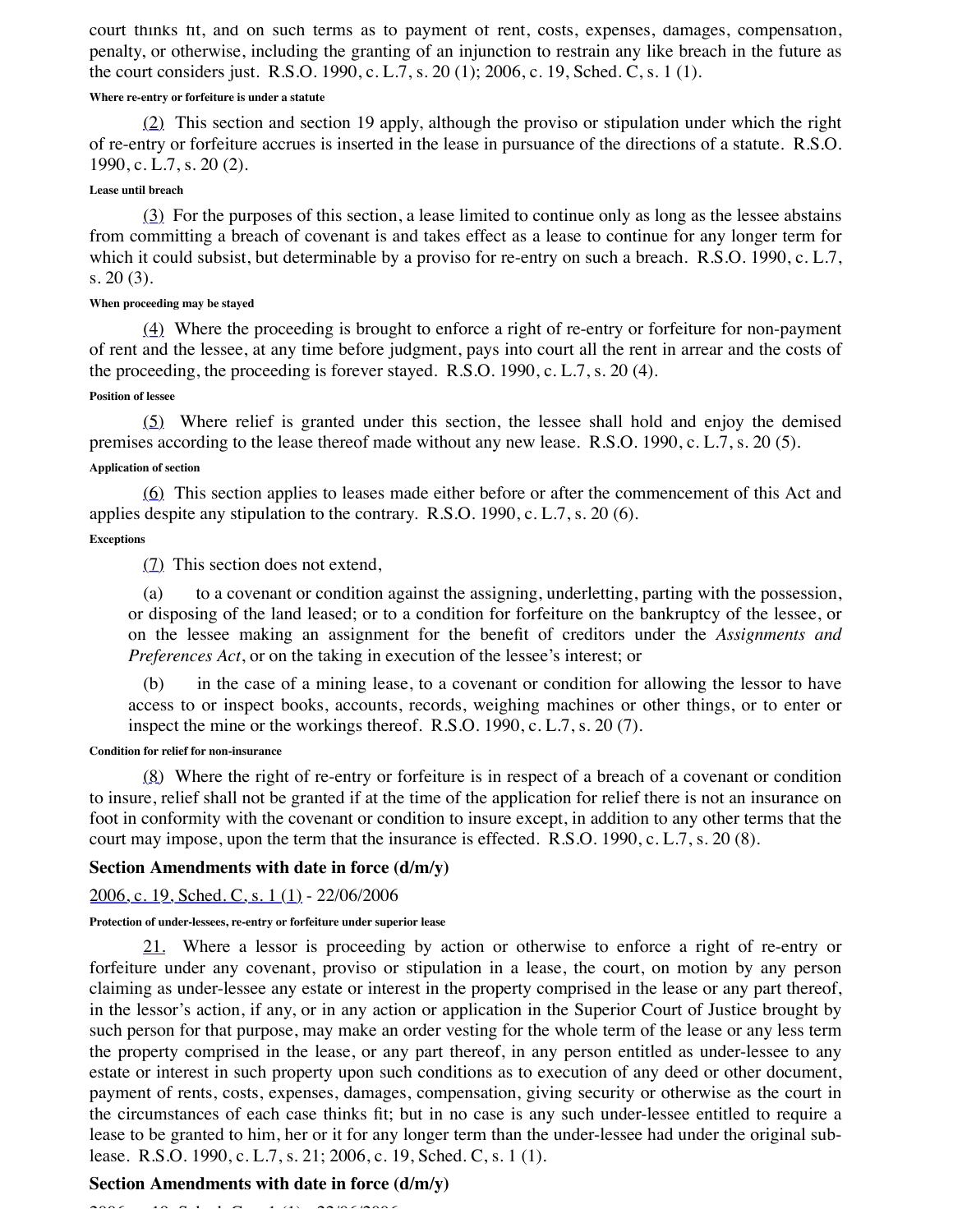## 2006, c. 19, Sched. C, s. 1 (1) - 22/06/2006

## **Who must be parties to an action to enforce right of re-entry or forfeiture**

22. Where a lessor has commenced an action to enforce a right of re-entry or forfeiture under a covenant, proviso or stipulation in a lease, every person claiming any right, title or interest in the demised premises under the lease, if it is known to the lessor that the person claims such right or interest or if the instrument under which the person claims is registered in the proper land registry office, shall be made a party to the action. R.S.O. 1990, c. L.7, s. 22.

#### **Licence to assign not to be unreasonably withheld**

23. (1) In every lease made after the 1st day of September, 1911, containing a covenant, condition or agreement against assigning, underletting, or parting with the possession, or disposing of the land or property leased without licence or consent, such covenant, condition or agreement shall, unless the lease contains an express provision to the contrary, be deemed to be subject to a proviso to the effect that such licence or consent is not to be unreasonably withheld. R.S.O. 1990, c. L.7, s. 23 (1).

## **Application to court where consent to assignment or subletting withheld**

 $(2)$  Where the landlord refuses or neglects to give a licence or consent to an assignment or sublease, a judge of the Superior Court of Justice, upon the application of the tenant or of the assignee or sub-tenant, made according to the rules of court, may make an order determining whether or not the licence or consent is unreasonably withheld and, where the judge is of opinion that the licence or consent is unreasonably withheld, permitting the assignment or sub-lease to be made, and such order is the equivalent of the licence or consent of the landlord within the meaning of any covenant or condition requiring the same and such assignment or sub-lease is not a breach thereof. R.S.O. 1990, c. L.7, s. 23 (2); 2006, c. 19, Sched. C, s. 1 (1).

# **Section Amendments with date in force (d/m/y)**

## 2006, c. 19, Sched. C, s. 1 (1) - 22/06/2006

## **Licence to do act otherwise a forfeiture, etc.**

24. Where a licence to do any act that, without such licence, would create a forfeiture, or give a right to re-enter under a condition or power reserved in a lease, is given to a lessee or the lessee's assigns, every such licence, unless otherwise expressed, extends only to the permission actually given, or to any specific breach of any proviso or covenant, or to the actual assignment, under-lease or other matter thereby specifically authorized to be done, but does not prevent a proceeding for any subsequent breach unless otherwise specified in the licence, and all rights under covenants and powers of forfeiture and re-entry in the lease remain in full force and virtue, and are available as against any subsequent breach of covenant or condition, assignment, under-lease, or other matter not specifically authorized or made dispunishable by such licence, in the same manner as if no such licence had been given, and the condition or right of re-entry remains in all respects as if the licence had not been given, except in respect of the particular matter authorized to be done. R.S.O. 1990, c. L.7, s. 24.

#### **Restricted operation of partial licences to assign, etc.**

25. Where in a lease there is a power or condition of re-entry on assigning or underletting or doing any other specified act without licence, and a licence has been or is given to one of several lessees or co-owners to assign or underlet his, hers or its share or interest, or to do any other act prohibited to be done without licence, or has been or is given to a lessee or owner, or any one of several lessees or owners, to assign or underlet part only of the property, or to do any other such act in respect of part only of the property, the licence does not operate to destroy or extinguish the right of re-entry in case of any breach of the covenant or condition by the co-lessee or co-lessees or owner or owners of the other shares or interest in the property, or by the lessee or owner of the rest of the property, over or in respect of such shares or interest or remaining property, but such right of re-entry remains in full force over or in respect of the shares or interests or property not the subject of the licence. R.S.O. 1990, c. L.7, s. 25.

# **Restriction of effect of waiver of covenant**

26. Where an actual waiver of the benefit of a covenant or condition in a lease, on the part of a lessor or the lessor's heirs, executors, administrators or assigns, is proved to have taken place in any one particular instance, such actual waiver shall not be assumed or deemed to extend to any instance or any breach of covenant or condition other than that to which the waiver specially relates, nor to be a general waiver of the benefit of any such covenant or condition unless an intention to that effect appears. R.S.O. 1000  $c$  I 7  $s$  26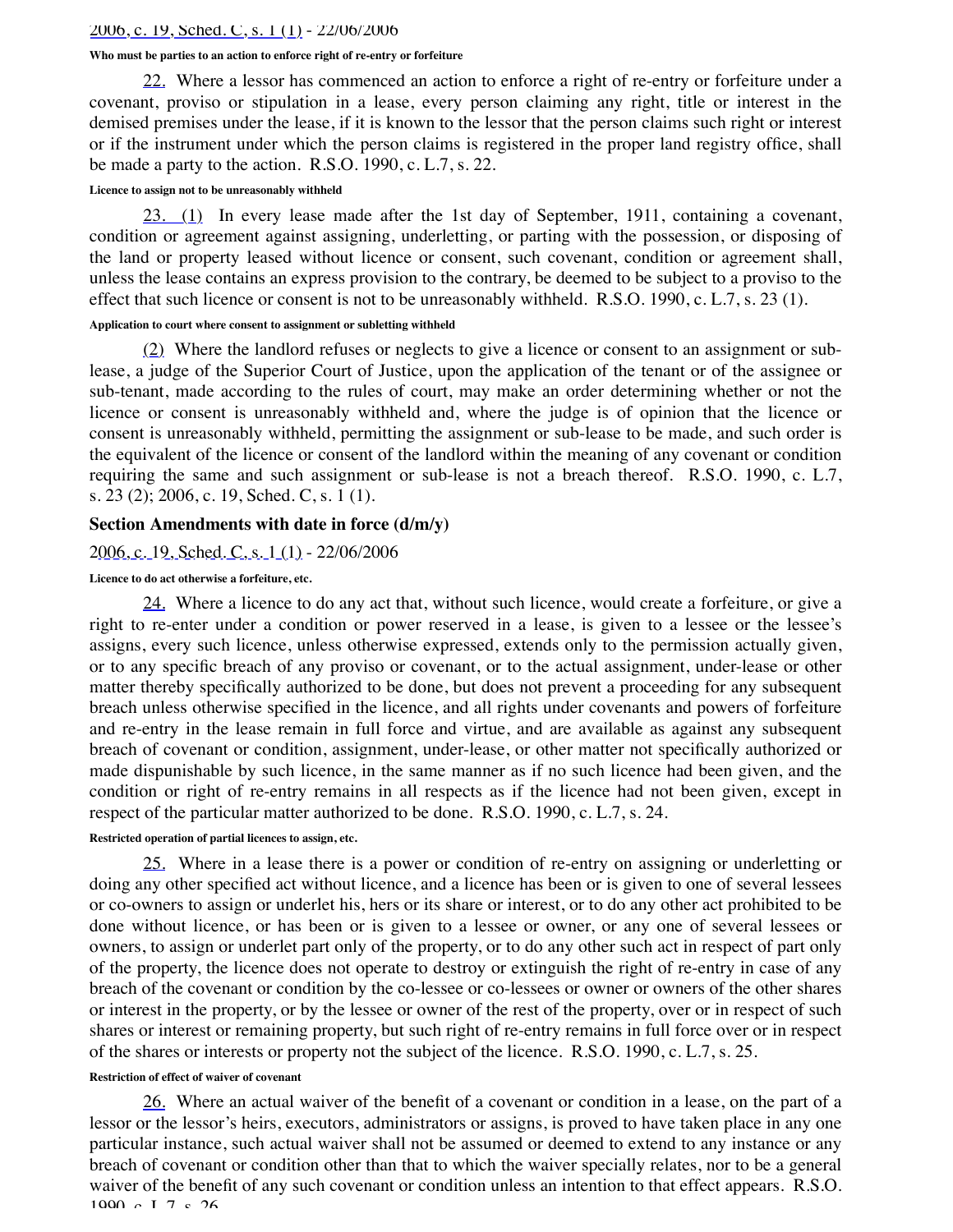## **Covenant to pay taxes not to include taxes for local improvements**

27. (1) Unless it is otherwise specifically provided in a lease made after the 1st day of September, 1897, a covenant by a lessee for payment of taxes shall not be deemed to include an obligation to pay taxes assessed for local improvements. R.S.O. 1990, c. L.7, s. 27 (1).

#### **Effect of altering form of covenant**

(2) In the case of a lease made under the *Short Forms of Leases Act* where the words "except for local improvements" are struck out or omitted from the covenant number 3 in Schedule B of that Act, such striking out or omission shall be deemed to be a specific provision otherwise made within the meaning of subsection (1). R.S.O. 1990, c. L.7, s. 27 (2).

## **Notice to quit in case of weekly or monthly tenancies**

28. A week's notice to quit and a month's notice to quit, respectively, ending with the week or the month, is sufficient notice to determine, respectively, a weekly or monthly tenancy. R.S.O. 1990, c. L.7, s. 28.

## **Penalty on tenant receiving originating process for recovery of land and not notifying his landlord**

29. Every tenant to whom an originating process in an action for the recovery of land has been delivered, or to whose knowledge it comes, shall forthwith give notice thereof to the tenant's landlord, or to the landlord's bailiff or receiver, and, if the tenant omits so to do, the tenant is answerable to the tenant's landlord for all damages sustained by the landlord by reason of the failure to give the notice. R.S.O. 1990, c. L.7, s. 29.

## **Exemption of goods, seizure under execution and by distress**

30. (1) The goods and chattels exempt from seizure under execution are not liable to seizure by distress by a landlord for rent, except as hereinafter provided. R.S.O. 1990, c. L.7, s. 30 (1).

## **Monthly tenancies**

 $(2)$  In the case of a monthly tenancy, the exemption only applies to two months arrears of rent. R.S.O. 1990, c. L.7, s. 30 (2).

## **Selection of exempted goods**

(3) The person claiming the exemption shall select and point out the goods and chattels that the person claims to be exempt. R.S.O. 1990, c. L.7, s. 30 (3).

#### **Exemption of goods from seizure, not tenant's property**

#### **Definition**

31. (1) In this section, subject to section 32,

"tenant" includes a sub-tenant and the assigns of the tenant and any person in actual occupation of the premises under or with the assent of the tenant during the currency of the lease, or while the rent is due or in arrear, whether or not the person has attorned to or become the tenant of the landlord. R.S.O. 1990, c. L.7, s. 31 (1).

## **Goods on premises not property of tenant to be exempt**

(2) A landlord shall not distrain for rent on the goods and chattels of any person except the tenant or person who is liable for the rent, although the same are found on the premises; but this restriction does not apply in favour of a person claiming title under an execution against the tenant, or in favour of a person whose title is derived by purchase, gift, transfer, or assignment from the tenant, whether absolute or in trust, or by way of mortgage or otherwise, nor to the interest of the tenant in any goods or chattels on the premises in the possession of the tenant under a contract for purchase, or by which the tenant may or is to become the owner thereof upon performance of any condition, nor where goods or chattels have been exchanged between tenants or persons by the one borrowing or hiring from the other for the purpose of defeating the claim of or the right of distress by the landlord, nor does the restriction apply where the property is claimed by the spouse, daughter, son, daughter-in-law, or son-inlaw of the tenant, or by any other relative of the tenant's, if such other relative lives on the premises as a member of the tenant's family, or by any person whose title is derived by purchase, gift, transfer or assignment from any relative of the tenant's to whom the restriction does not apply. R.S.O. 1990, c. L.7, s. 31 (2); 1999, c. 6, s. 9 (2); 2005, c. 5, s. 10 (3); 2016, c. 23, s. 40.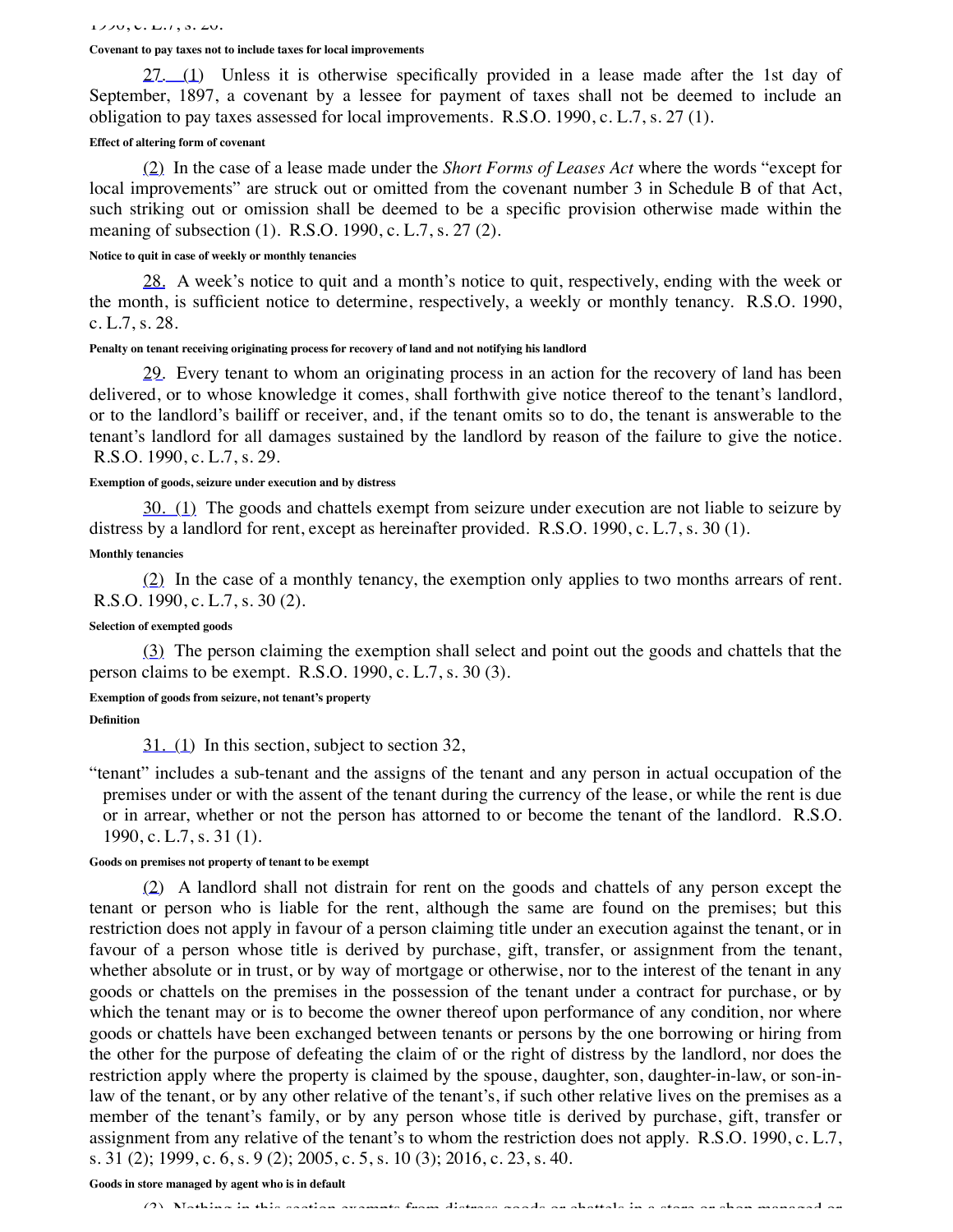(3) Nothing in this section exempts from distress goods or chattels in a store or shop managed or controlled by an agent or clerk for the owner of the goods or chattels where the clerk or agent is also the tenant and in default, and the rent is due in respect of the store or shop or premises rented therewith and thereto belonging, if the goods or chattels would have been liable to seizure but for this Act. R.S.O. 1990, c. L.7, s. 31 (3).

## **Section Amendments with date in force (d/m/y)**

1999, c. 6, s. 9 (2) - 01/03/2000  $2005, c. 5, s. 10 (3) - 09/03/2005$ 

2016, c. 23, s. 40 - 5/12/2016

**Exemption of goods from seizure, property of under-tenant, etc. Definition**

 $32. (1)$  In this section,

"under-tenant" means a tenant to whom the premises or some part of the premises in respect of which rent is distrained for have been sub-let with the consent of the superior landlord or in default of such consent under the order of the judge of the Superior Court of Justice as provided by subsection 23 (2). R.S.O. 1990, c. L.7, s. 32 (1); 2006, c. 19, Sched. C, s. 1 (1).

#### **Declaration by boarder, under-tenant, or lodger that immediate tenant has no property in goods distrained**

(2) If a superior landlord distrains or threatens to distrain any goods or chattels of an undertenant, boarder or lodger for arrears of rent due to the superior landlord by the superior landlord's immediate tenant, the under-tenant, boarder or lodger may serve the superior landlord, or the bailiff or other person employed by the superior landlord to levy the distress, with a statutory declaration made by the under-tenant, boarder or lodger setting forth that the immediate tenant has no right of property or beneficial interest in such goods or chattels, and that they are the property or in the lawful possession of the under-tenant, boarder or lodger, and also setting forth whether any and what amount by way of rent, board or otherwise is due from the under-tenant, boarder or lodger to the immediate tenant, and to the declaration shall be annexed a correct inventory, subscribed by the under-tenant, boarder or lodger, of the goods and chattels mentioned in the declaration, and the under-tenant, boarder or lodger may pay to the superior landlord, or to the bailiff or other person employed by the superior landlord, the amount if any, so due, or so much thereof as is sufficient to discharge the claim of the superior landlord. R.S.O. 1990, c. L.7, s. 32 (2).

# **Penalty for improper levy**

(3) If the superior landlord, bailiff or other person, after being served with the declaration and inventory, and after the under-tenant, boarder or lodger has paid or tendered to the person the amount, if any, which by subsection (2) the under-tenant, boarder or lodger is authorized to pay, levies or proceeds with a distress on the goods or chattels of the under-tenant, boarder or lodger, the superior landlord, bailiff or other person is guilty of an illegal distress, and the under-tenant, boarder or lodger may replevy the goods or chattels in any court of competent jurisdiction, and the superior landlord is also liable to an action, at the suit of the under-tenant, boarder or lodger, in which the truth of the declaration and inventory may be inquired into. R.S.O. 1990, c. L.7, s. 32 (3).

#### **Effect of payments by under-tenant, boarder or lodger**

(4) Any payment made by an under-tenant, boarder or lodger under subsection (2) is a valid payment on account of the amount due from the under tenant to the immediate tenant. R.S.O. 1990, c. L.7, s. 32 (4).

## **Section Amendments with date in force (d/m/y)**

## 2006, c. 19, Sched. C, s. 1 (1) - 22/06/2006

## **Duty of tenant claiming exemption under s. 30 to surrender premises**

33. (1) A tenant in default for non-payment of rent is not entitled to the benefit of the exemption provided for by section 30 unless the tenant gives up possession of the premises forthwith or is ready and offers to do so. R.S.O. 1990, c. L.7, s. 33 (1).

## **To whom offer of surrender to be made**

(2) The offer may be made to the landlord or to the landlord's agent, and the person authorized to seize and sell the goods and chattels, or having the custody of them for the landlord, shall be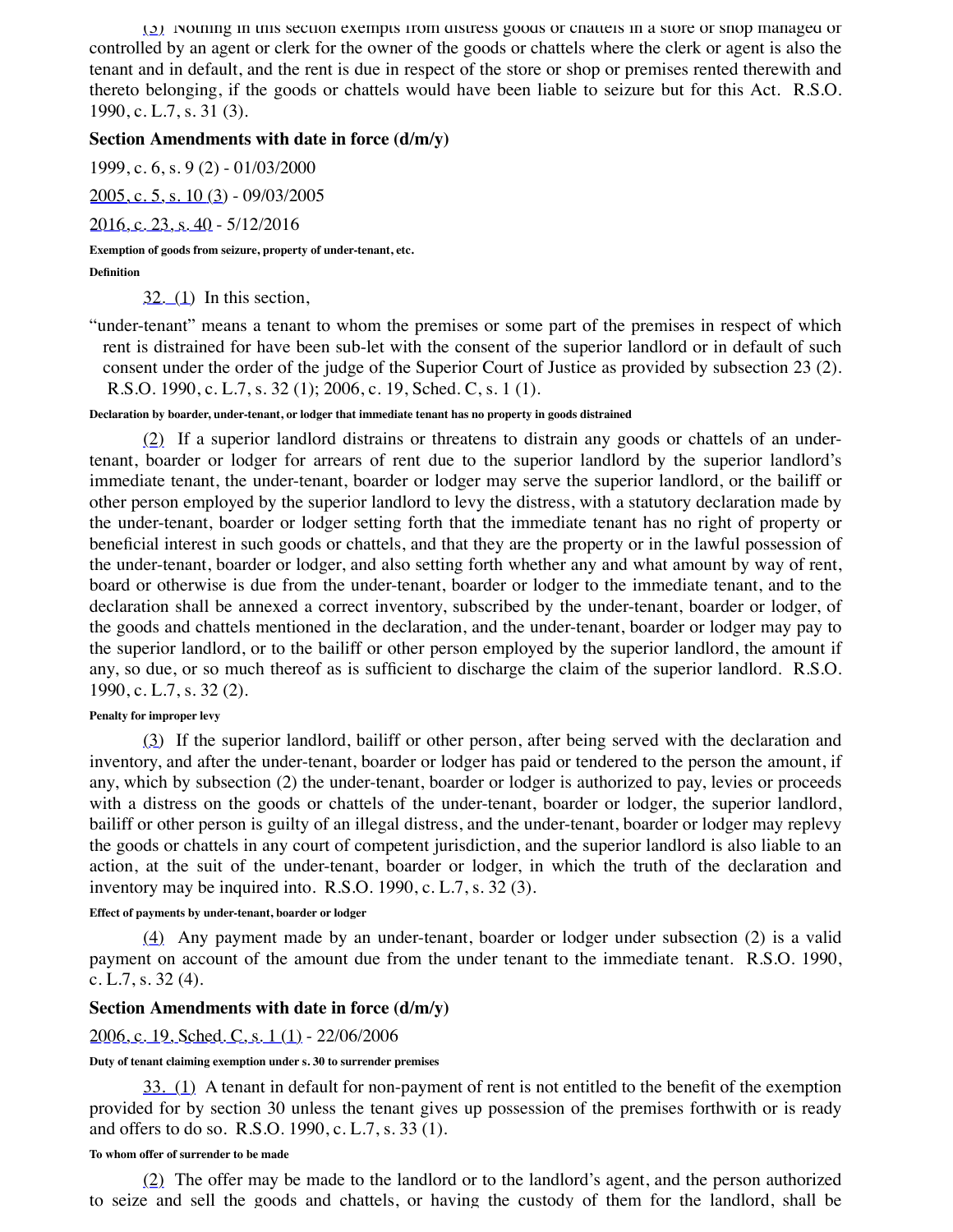to seize and sell the goods and chattels, or having the custody of them for the landlord, shall be considered an agent of the landlord for the purpose of the offer and surrender to the landlord of possession. R.S.O. 1990, c. L.7, s. 33 (2).

## **Seizure of exempted goods**

34. (1) A landlord that desires to seize exempted goods shall, after default has been made in the payment of rent and before or at the time of seizure, serve the tenant with a notice (Form 1). R.S.O. 1990, c. L.7, s. 34 (1).

## **Effect of surrender of possession**

(2) The surrender of possession in pursuance of the notice is a determination of the tenancy. R.S.O. 1990, c. L.7, s. 34 (2).

#### **Right to set off rent against debt**

35. (1) A tenant may set off against the rent due a debt due to the tenant by the landlord. R.S.O. 1990, c. L.7, s. 35 (1).

#### **Notice**

(2) Notice of the claim of set off (Form 2) may be given before or after the seizure. R.S.O. 1990, c. L.7, s. 35 (2).

#### **Effect of notice**

 $(3)$  When the notice is given, the landlord is entitled to distrain, or to proceed with the distress, only for the balance of the rent after deducting any debt justly due by the landlord to the tenant that is mentioned in the notice. R.S.O. 1990, c. L.7, s. 35 (3).

## **Service of notices to quit, for seizure of exempt goods, to set off rent**

36. (1) Service of notices under sections 28, 34 and 35 shall be made either personally or by leaving the same with a grown-up person in and apparently residing on the premises occupied by the person to be served. R.S.O. 1990, c. L.7, s. 36 (1).

## **Posting up notice instead of service**

(2) If the tenant cannot be found and the tenant's place of abode is not known, or admission thereto cannot be obtained, the posting up of the notice on some conspicuous part of the premises is good service. R.S.O. 1990, c. L.7, s. 36 (2).

## **Formal defects not to invalidate steps under ss. 33 to 36**

37. No step taken under sections 33 to 36 shall be rendered invalid by any defect in form. R.S.O. 1990, c. L.7, s. 37.

#### **Lien of landlord in bankruptcy, etc.**

38. (1) In case of an assignment for the general benefit of creditors, or an order being made for the winding up of an incorporated company, or where a receiving order in bankruptcy or authorized assignment has been made by or against a tenant, the preferential lien of the landlord for rent is restricted to the arrears of rent due during the period of three months next preceding, and for three months following the execution of the assignment, and from thence so long as the assignee retains possession of the premises, but any payment to be made to the landlord in respect of accelerated rent shall be credited against the amount payable by the person who is assignee, liquidator or trustee for the period of the person's occupation. R.S.O. 1990, c. L.7, s. 38 (1).

#### **Rights of assignee**

(2) Despite any provision, stipulation or agreement in any lease or agreement or the legal effect thereof, in case of an assignment for the general benefit of creditors, or an order being made for the winding up of an incorporated company, or where a receiving order in bankruptcy or authorized assignment has been made by or against a tenant, the person who is assignee, liquidator or trustee may at any time within three months thereafter for the purposes of the trust estate and before the person has given notice of intention to surrender possession or disclaim, by notice in writing elect to retain the leased premises for the whole or any portion of the unexpired term and any renewal thereof, upon the terms of the lease and subject to the payment of the rent as provided by the lease or agreement, and the person may, upon payment to the landlord of all arrears of rent, assign the lease with rights of renewal, if any, to any person who will covenant to observe and perform its terms and agree to conduct upon the demised premises a trade or business which is not reasonably of a more objectionable or hazardous nature than that which was thereon conducted by the debtor, and who on application of the assignee,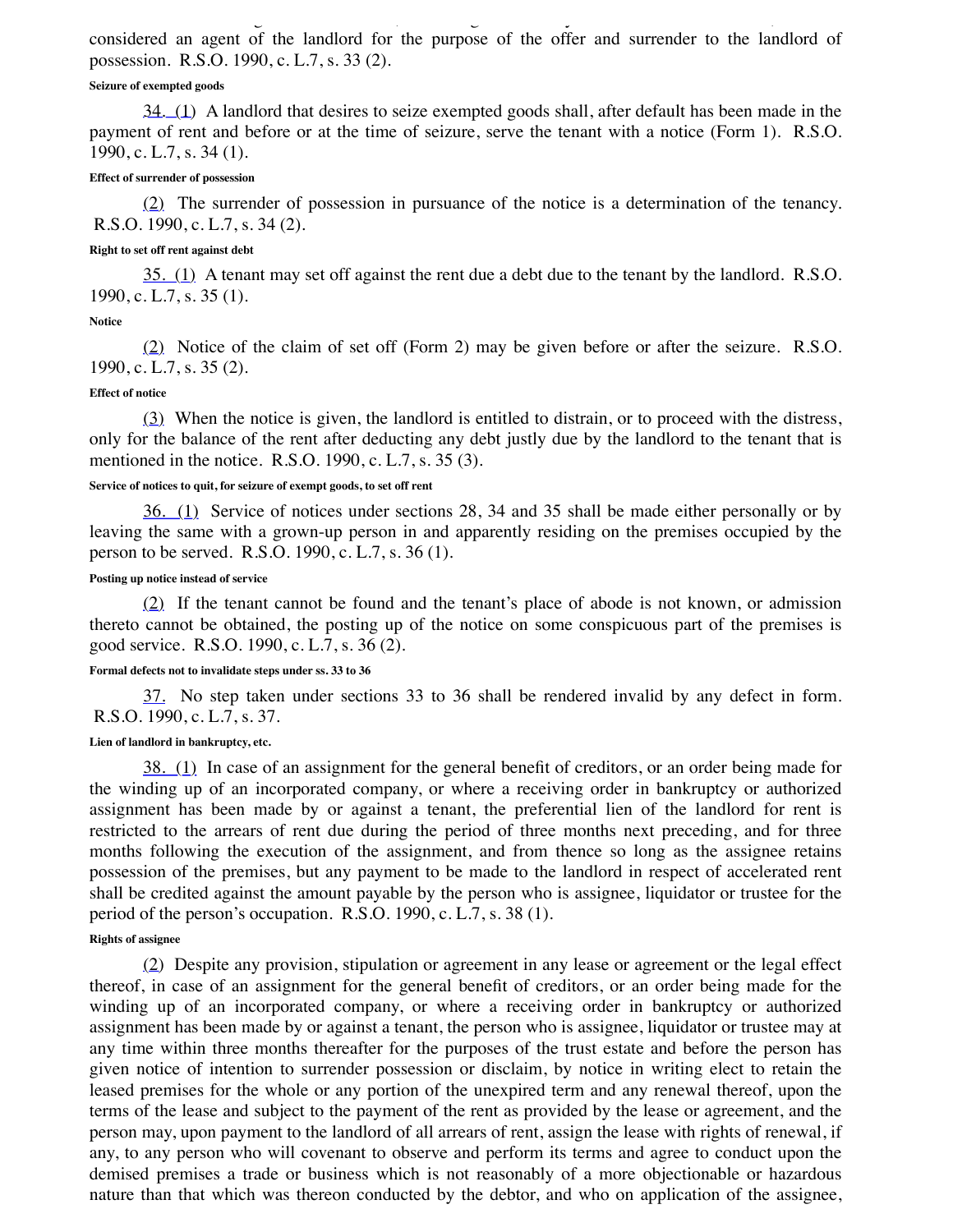liquidator or trustee, is approved by a judge of the Superior Court of Justice as a person fit and proper to be put in possession of the leased premises. R.S.O. 1990, c. L.7, s. 38 (2); 2006, c. 19, Sched. C, s. 1 (1).

# **Section Amendments with date in force (d/m/y)**

## 2006, c. 19, Sched. C, s. 1 (1) - 22/06/2006

## **Lien of landlord in bankruptcy, etc., further provisions**

#### **Election to surrender**

39. (1) The person who is assignee, liquidator or trustee has the further right, at any time before so electing, by notice in writing to the landlord, to surrender possession or disclaim any such lease, and the person's entry into possession of the leased premises and their occupation by the person, while required for the purposes of the trust estate, shall not be deemed to be evidence of an intention on the person's part to elect to retain possession under section 38. R.S.O. 1990, c. L.7, s. 39 (1).

## **Rights of sub-tenants**

(2) Where the assignor, or person or firm against whom a receiving order has been made in bankruptcy, or a winding up order has been made, being a lessee, has, before the making of the assignment or such order demised any premises by way of under-lease, approved or consented to in writing by the landlord, and the assignee, liquidator or trustee surrenders, disclaims or elects to assign the lease, the under-lessee, if the under-lessee so elects in writing within three months of such assignment or order, stands in the same position with the landlord as though the under-lessee were a direct lessee from the landlord but subject, except as to rental payable, to the same liabilities and obligations as the assignor, bankrupt or insolvent company was subject to under the lease at the date of the assignment or order, but the under-lessee shall in such event be required to covenant to pay to the landlord a rental not less than that payable by the under-lessee to the debtor, and if such last mentioned rental was greater than that payable by the debtor to the said landlord, the under-lessee shall be required to covenant to pay to the landlord the like greater rental. R.S.O. 1990, c. L.7, s. 39 (2).

## **Settlement of disputes**

(3) In the event of any dispute arising under this section or section 38, the dispute shall be disposed of by a judge of the Superior Court of Justice upon an application. R.S.O. 1990, c. L.7, s. 39 (3); 2006, c. 19, Sched. C, s. 1 (1).

# **Section Amendments with date in force (d/m/y)**

# 2006, c. 19, Sched. C, s. 1 (1) - 22/06/2006

## **Distress for rents seck**

40. Every person has the like remedy by distress and by impounding and selling the property distrained in cases of rents seck as in case of rent reserved upon lease. R.S.O. 1990, c. L.7, s. 40.

## **Distress for arrears on leases determined**

41. A person having any rent due and in arrear, upon any lease for life or lives or for years, or at will, ended or determined, may distrain for such arrears, after the determination of the lease, in the same manner as the person might have done if the lease had not been ended or determined, if the distress is made within six months after the determination of the lease, and during the continuance of the landlord's title or interest, and during the possession of the tenant from whom the arrears became due. R.S.O. 1990, c. L.7, s. 41.

## **Right of persons entitled to rent during life of another to recover same after death**

42. A person entitled to any rent or land for the life of another may recover by action or distress the rent due and owing at the time of the death of the person for whose life such rent or land depended as the person might have done if the person by whose death the estate in such rent or land determined had continued in life. R.S.O. 1990, c. L.7, s. 42.

#### **Distress to be reasonable**

43. Distress shall be reasonable. R.S.O. 1990, c. L.7, s. 43.

## **Right to distrain cut or loose grain, etc.**

44. A person having rent due and in arrear upon any demise, lease, or contract may seize and secure any sheaves or cocks of grain, or grain loose, or in the straw, or hay, lying or being in any barn or granary or otherwise upon any part of the land charged with such rent, and may lock up or detain the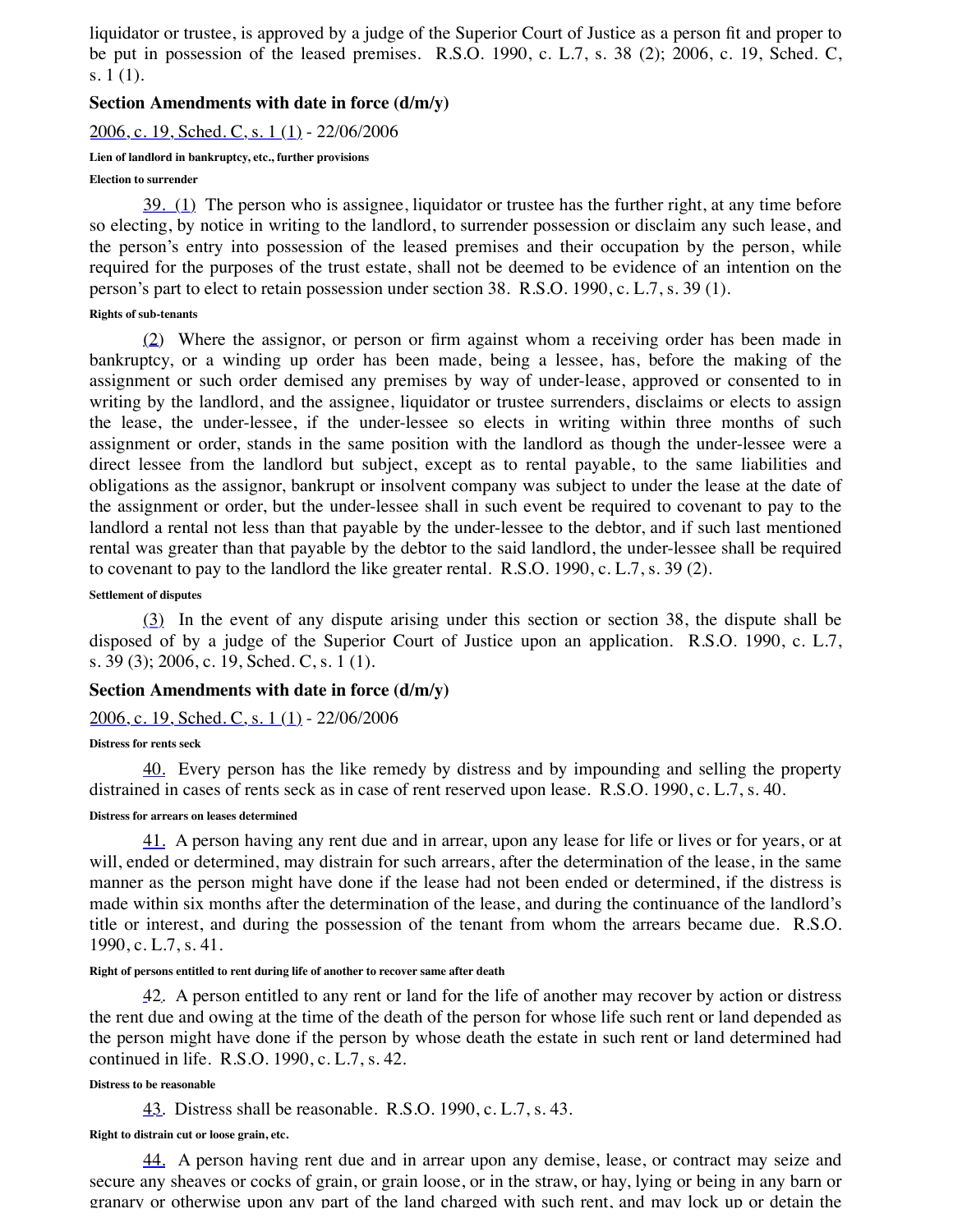granary or otherwise upon any part of the land charged with such rent, and may lock up or detain the same in the place where the same is found, for or in the nature of a distress until the same is replevied, and in default of the same being replevied, may sell the same after appraisement thereof is made; but such grain or hay so distrained shall not be removed by the person distraining, to the damage of the owner thereof out of the place where the same is found and seized, but shall be kept there, as impounded, until it is replevied or sold in default of replevying. R.S.O. 1990, c. L.7, s. 44.

# **Right to distrain cattle, livestock, standing crops**

#### **Distress of cattle or livestock**

45. (1) A landlord may take and seize, as a distress for arrears of rent, any cattle or livestock of the landlord's tenant feeding or pasturing upon any highway, or on any way belonging to the demised premises or any part thereof. R.S.O. 1990, c. L.7, s. 45 (1).

## **Distress of standing crops**

(2) Subject to subsection (4), a landlord may take and seize standing crops as a distress for arrears of rent, and may cut, gather, make, cure, carry and lay up the same, when ripe, in the barns or other proper place on the demised premises and, if there is no barn or proper place on the demised premises, then in any other barn or proper place which the landlord hires or otherwise procures for that purpose as near as may be to the premises, and may in convenient time appraise, sell or otherwise dispose of the same towards satisfaction for the rent for which the distress is made, and of the charges of the distress, appraisement and sale in the same manner as other goods and chattels may be seized, distrained and disposed of, and the appraisement thereof shall be taken when cut, gathered, cured and made and not before. R.S.O. 1990, c. L.7, s. 45 (2).

## **Tenant's right to notice of place of keeping**

(3) Notice of the place where the goods and chattels so distrained are lodged or deposited shall, within one week after the lodging or depositing thereof, be given to the tenant or left at the tenant's last place of abode. R.S.O. 1990, c. L.7, s. 45 (3).

## **Satisfying distress of standing crops**

(4) If, after a distress of standing crops so taken for arrears of rent, and at any time before the same are ripe and cut, cured or gathered, the tenant pays to the landlord for whom the distress is taken the whole rent then in arrear, with the full costs and charges of making the distress and occasioned thereby, then, upon such payment or lawful tender thereof, the same and every part thereof shall cease, and the standing crops so distrained shall be delivered up to the tenant. R.S.O. 1990, c. L.7, s. 45 (4).

#### **Sale of standing crop**

 $(5)$  Where standing crops are distrained for rent they may, at the option of the landlord, be advertised and sold in the same manner as other goods, and it is not necessary for the landlord to reap, thresh, gather or otherwise market them. R.S.O. 1990, c. L.7, s. 45 (5).

## **Liability of purchaser of standing crops**

(6) Any person purchasing standing crops at such sale is liable for the rent of the land upon which they are standing at the time of the sale, and until they are removed, unless the rent has been paid or has been collected by the landlord, or has been otherwise satisfied, and the rent shall, as nearly as may be, be the same as that which the tenant whose goods were sold was to pay, having regard to the quantity of land, and to the time during which the purchaser occupies it. R.S.O. 1990, c. L.7, s. 45 (6).

## **Conditional exemption of certain beasts**

46. Beasts that gain the land and sheep shall not be distrained if there are other chattels sufficient to satisfy the demand. R.S.O. 1990, c. L.7, s. 46.

#### WHERE DISTRESS MAY BE TAKEN

#### **Chattels not to be distrained off the premises**

47. Save as herein otherwise provided, goods or chattels that are not at the time of the distress upon the premises in respect of which the rent distrained for is due shall not be distrained for rent. R.S.O. 1990, c. L.7, s. 47.

#### FRAUDULENT REMOVAL

#### **Landlords may distrain goods fraudulently carried off the premises**

48. (1) Where any tenant, for life or lives, term of years, at will, sufferance or otherwise, of any messuages, lands, tenements or hereditaments, upon the demise or holding whereof any rent is reserved,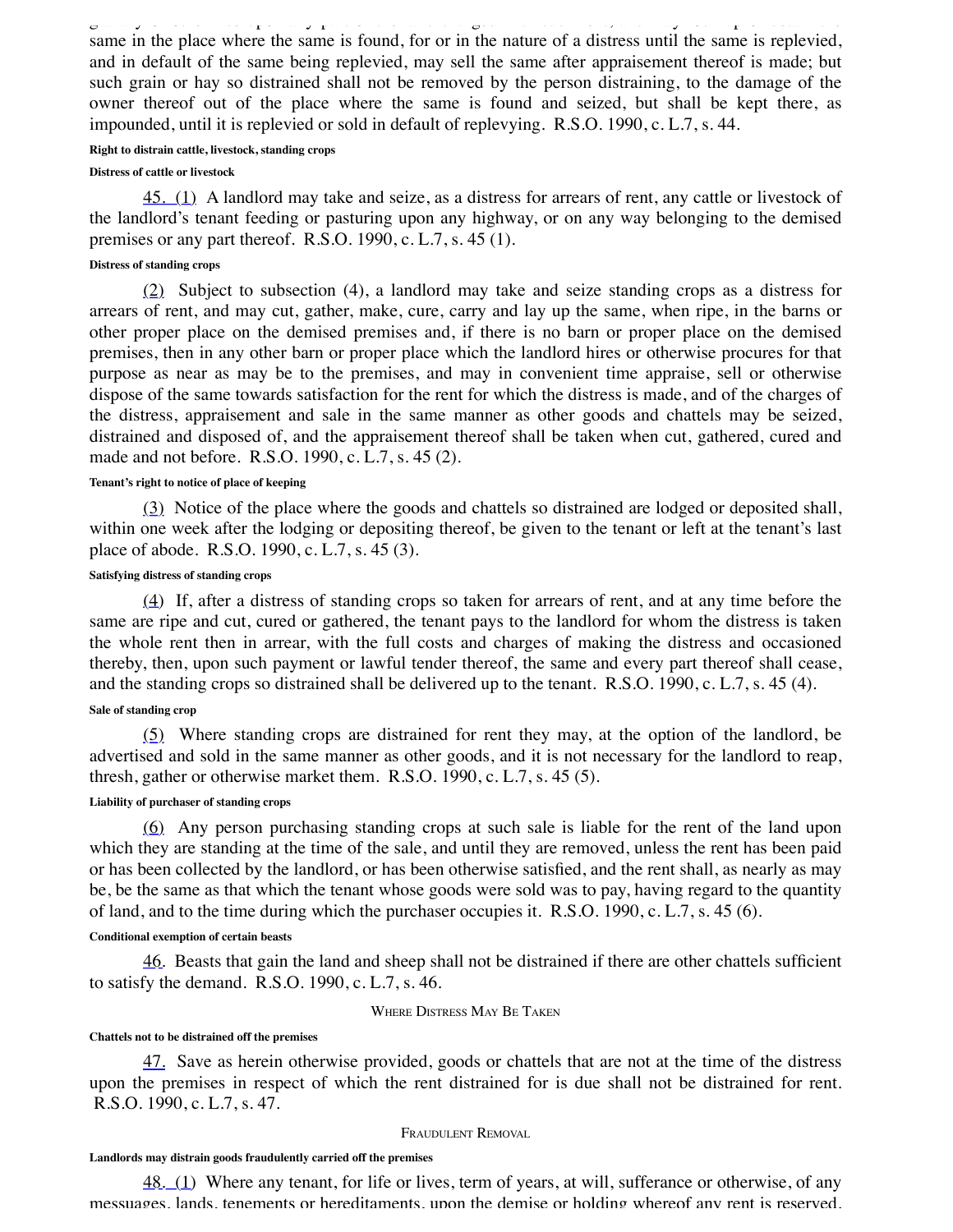messuages, lands, tenements or hereditaments, upon the demise or holding whereof any rent is reserved, due, or made payable, fraudulently or clandestinely conveys away, or carries off or from the premises the tenant's goods or chattels to prevent the landlord from distraining them for arrears of rent so reserved, due, or made payable, the landlord or any person lawfully empowered for that purpose by the landlord, may, within thirty days next ensuing such conveying away or carrying off, take and seize such goods and chattels wherever they are found, as a distress for such arrears of rent, and sell or otherwise dispose of them in such manner as if they had actually been distrained by the landlord upon such premises for such arrears of rent. R.S.O. 1990, c. L.7, s. 48 (1).

## **Exception**

(2) No landlord or other person entitled to such arrears of rent shall take or seize, as a distress for the same, any such goods or chattels that have been sold in good faith and for a valuable consideration, before such seizure made, to any person not privy to such fraud. R.S.O. 1990, c. L.7, s. 48 (2).

## **Right of landlord to break open houses where goods fraudulently secured**

49. Where any goods or chattels fraudulently or clandestinely conveyed or carried away by any tenant, the tenant's servant, or agent, or other person aiding or assisting therein, are or are believed to be in any house, barn, stable, outhouse, yard, close or place, locked up, fastened or otherwise secured so as to prevent them from being taken and seized as a distress for arrears of rent, the landlord or the landlord's agent may take and seize, as a distress for rent, such goods and chattels, first calling to the landlord's assistance a peace officer who is hereby required to aid and assist therein, and, in case of a dwelling house, oath being also first made of a reasonable ground to believe that such goods or chattels are therein, and, in the daytime, break open and enter into such house, barn, stable, outhouse, yard, close or place and take and seize such goods and chattels for the arrears of rent as the landlord might have done if they were in an open field or place upon the premises from which they were so conveyed or carried away. R.S.O. 1990, c. L.7, s. 49.

## **Penalty for fraudulently removing, or assisting to remove, goods**

50. If a tenant so fraudulently removes, conveys away or carries off the tenant's goods or chattels, or if any person wilfully and knowingly aids or assists the tenant in so doing, or in concealing them, every person so offending shall forfeit and pay to the landlord double the value of such goods or chattels, to be recovered by action in any court of competent jurisdiction. R.S.O. 1990, c. L.7, s. 50.

## **How distrained beasts, goods, etc., may be kept**

#### **Beasts distrained**

51. (1) Beasts or cattle distrained shall not be removed or driven out of the local municipality in which they were distrained except to a fitting pound or enclosure in the same upper-tier municipality or district not more than three miles distant from the place where the distress was taken. 2002, c. 17, Sched. F, Table.

## **Impounding in one place only**

(2) No cattle or other goods or chattels distrained or taken by way of distress for any cause at one time shall be impounded in several places. R.S.O. 1990, c. L.7, s. 51 (2).

## **Penalty**

(3) Every person contravening this section shall forfeit to the person aggrieved \$20 in addition to the damages sustained by the person aggrieved. R.S.O. 1990, c. L.7, s. 51 (3).

# **Where goods may be impounded**

(4) Any person lawfully taking any distress for any kind of rent may impound or otherwise secure the distress so made in such place or on such part of the premises chargeable with the rent as is most fit and convenient for that purpose, and may appraise, sell and dispose of the same upon the premises, and it is lawful for any person to come and go to and from such place or part of the premises where any distress for rent is so impounded and secured to view, appraise and buy, and to carry off or remove the same on account of the purchaser thereof. R.S.O. 1990, c. L.7, s. 51 (4).

# **Section Amendments with date in force (d/m/y)**

2002, c. 17, Sched. F, Table - 01/01/2003

# **Pound breach or rescue**

52. Upon any pound breach or rescue of goods or chattels distrained for rent, the person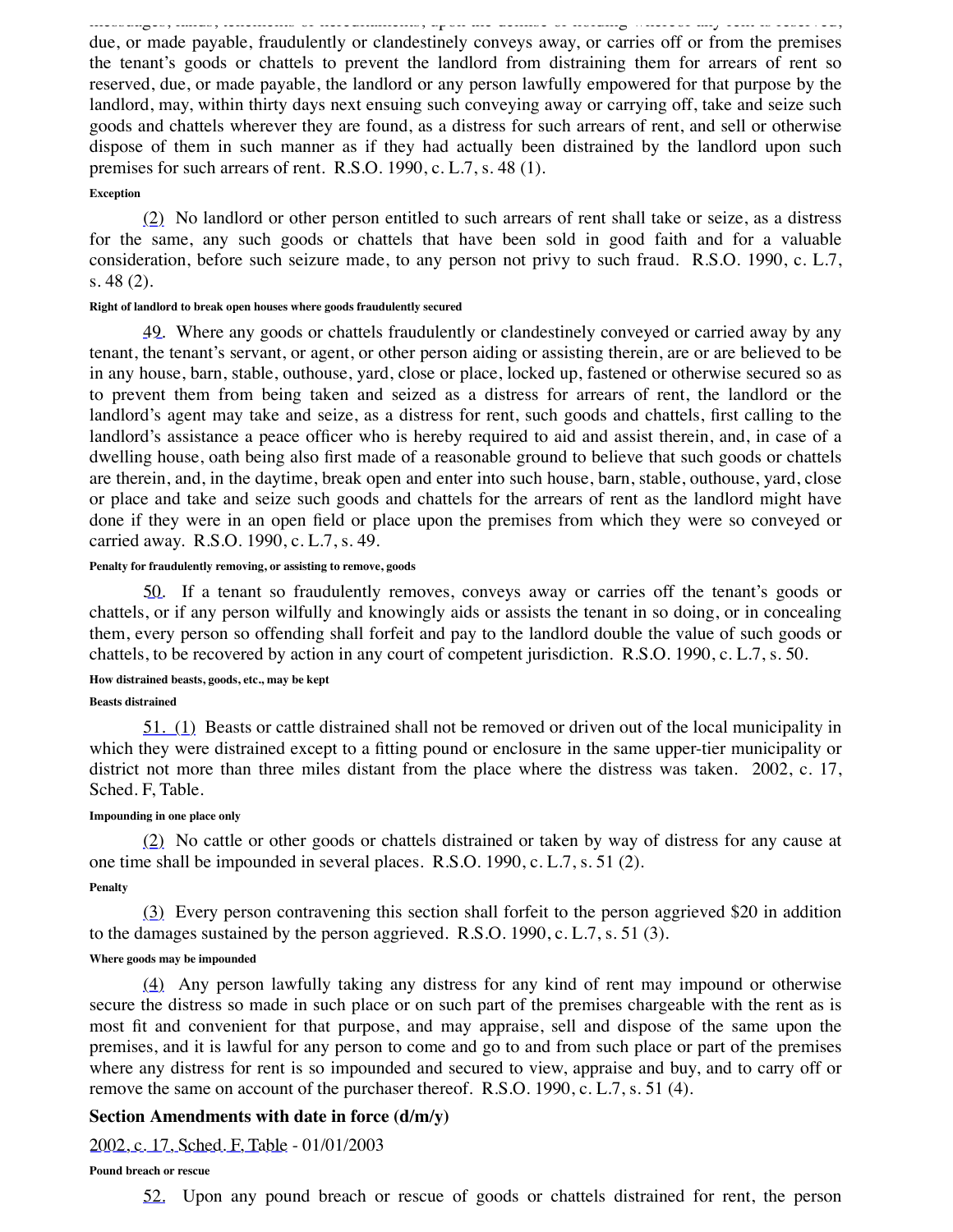offending or the owner of the goods distrained in case they are afterwards found to have come to the owner's use or possession shall forfeit to the person aggrieved \$20 in addition to the damages sustained by the person aggrieved. R.S.O. 1990, c. L.7, s. 52.

## **Sale of distress, when it may be made**

53. Where any goods or chattels are distrained for any rent reserved and due upon any demise, lease or contract, and the tenant or owner of them does not, within five days next after such distress taken and notice thereof, with the cause of such taking, left at the dwelling house or other most conspicuous place on the premises charged with the rent distrained for, replevy the same, then, after the distress and notice and the expiration of such five days, the person distraining shall cause the goods and chattels so distrained to be appraised by two appraisers, who shall first be sworn to appraise them truly, according to the best of their understandings, a memorandum of which oath is to be endorsed on the inventory, and after such appraisement the person so distraining may lawfully sell the goods and chattels so distrained for the best price that can be got for them towards satisfaction of the rent for which they were distrained and of the charges of the distress, appraisement and sale, and shall hold the overplus, if any, for the owner's use and pay it over to the owner on demand. R.S.O. 1990, c. L.7, s. 53.

## **Irregularities not to make distress void from the beginning**

54. Where a distress is made for any kind of rent justly due, and any irregularity or unlawful act is afterwards done by the person distraining, or by that person's agent, or if there has been an omission to make the appraisement under oath, the distress itself shall not be therefore deemed to be unlawful, nor the person making it be deemed a trespasser from the beginning, but the person aggrieved by the unlawful act or irregularity may recover by action full satisfaction for the special damage sustained thereby. R.S.O. 1990, c. L.7, s. 54.

## **Wrongful distress**

55. (1) A distrainor who takes an excessive distress, or takes a distress wrongfully, is liable in damages to the owner of the goods or chattels distrained. R.S.O. 1990, c. L.7, s. 55 (1).

# **Where no rent due**

 $(2)$  Where a distress and sale are made for rent pretended to be in arrear and due when, in truth, no rent is in arrear or due to the person distraining, or to the person in whose name or right such distress is taken, the owner of the goods or chattels distrained and sold, the owner's executors or administrators are entitled, by action to be brought against the person so distraining, to recover full satisfaction for the damage sustained by the distress and sale. R.S.O. 1990, c. L.7, s. 55 (2).

## **Goods taken in execution not to be removed till rent paid**

56. (1) Goods or chattels lying or being in or upon any land leased for life or lives, or term of years, at will, or otherwise are not liable to be taken by virtue of any execution issued out of the Superior Court of Justice on any pretence whatsoever, unless the party at whose suit the execution is sued out before the removal of such goods or chattels from the premises by virtue of such execution pays to the landlord or the landlord's bailiff all money due for rent of the premises at the time of the taking of such goods or chattels by virtue of such execution if the arrears of rent do not amount to more than one year's rent. R.S.O. 1990, c. L.7, s. 56 (1); 2006, c. 19, Sched. C, s. 1 (1).

## **When execution may be proceeded with**

(2) If such arrears exceed one year's rent, the party at whose suit such execution is sued out, on paying the landlord or the landlord's bailiff one year's rent, may proceed to execute the judgment. R.S.O. 1990, c. L.7, s. 56 (2).

## **What to be paid to execution creditor**

 $(3)$ . The sheriff or other officer shall levy and pay to the execution creditor as well the money so paid for rent as the execution money. R.S.O. 1990, c. L.7, s. 56 (3).

## **Section Amendments with date in force (d/m/y)**

## 2006, c. 19, Sched. C, s. 1 (1) - 22/06/2006

## **Liability of growing crops seized and sold under execution for accruing rent**

57. Where all or any part of the standing crops of the tenant of any land is seized and sold by a sheriff or other officer by virtue of a writ of execution, such crops, so long as they remain on the land in default of sufficient distress of the goods and chattels of the tenant, are liable for the rent that may accrue and become due to the landlord after any such seizure and sale, and to the remedies by distress for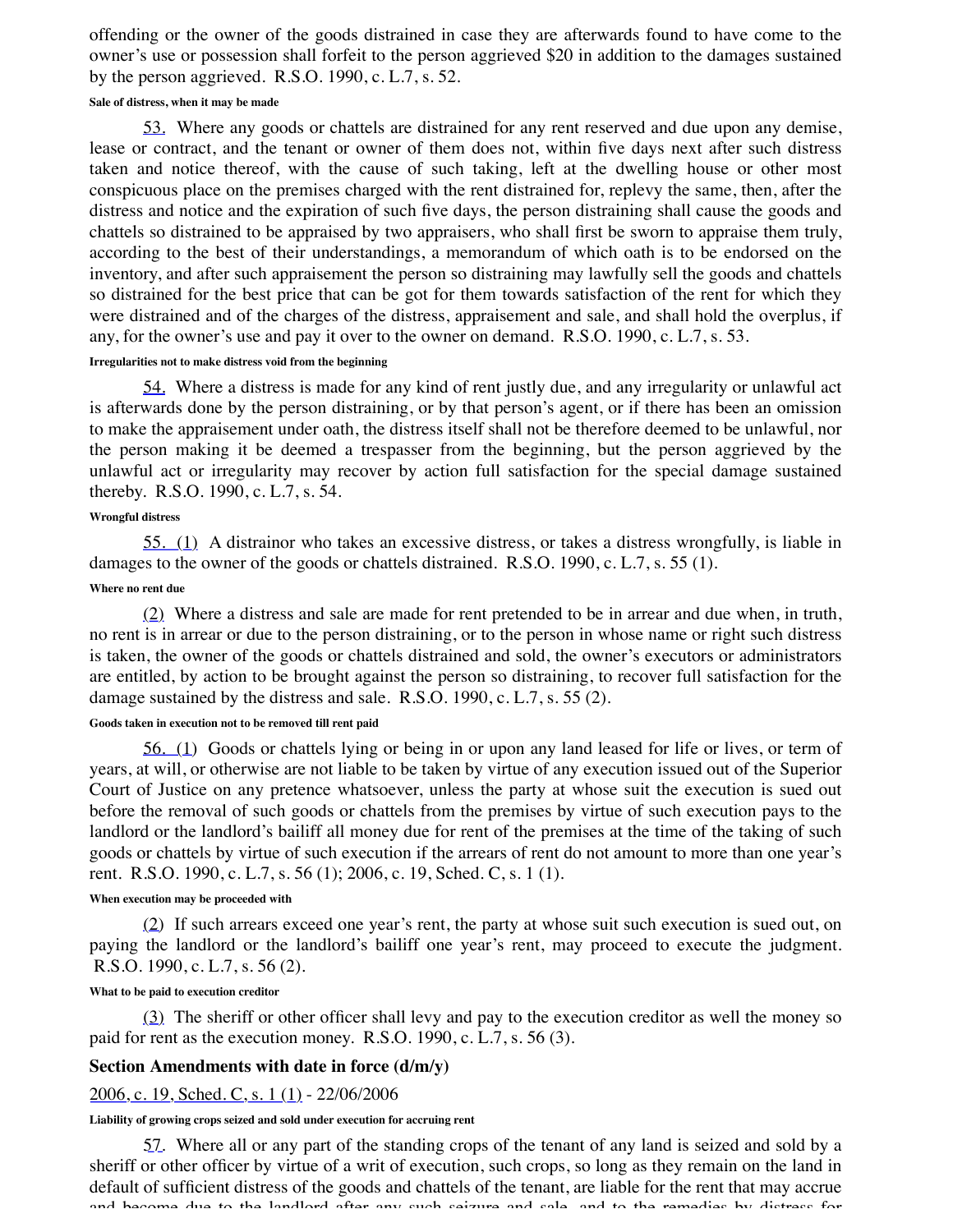and become due to the landlord after any such seizure and sale, and to the remedies by distress for recovery of such rent, and that despite any bargain and sale or assignment that may have been made or executed of such crops by any such sheriff or other officer. R.S.O. 1990, c. L.7, s. 57.

#### **Penalty of double value for overholding**

58. Where a tenant for any term for life, lives or years, or other person who comes into possession of any land, by, from, or under, or by collusion with such tenant, wilfully holds over the land or any part thereof after the determination of the term, and after notice in writing given for delivering the possession thereof by the tenant's landlord or the person to whom the remainder or reversion of the land belongs or the person's agent thereunto lawfully authorized, the tenant or other person so holding over shall, for and during the time the tenant or the other person so holds over or keeps the person entitled out of possession, pay to such person or the person's assigns at the rate of double the yearly value of the land so detained for so long as it is detained, to be recovered by action in any court of competent jurisdiction, against the recovering of which penalty there is no relief. R.S.O. 1990, c. L.7, s. 58; 1993, c. 27, Sched.

# **Section Amendments with date in force (d/m/y)**

## 1993, c. 27, Sched. - 31/12/1991

## **Penalty of double rent for overholding after notice to quit**

59. Where a tenant gives notice of an intention to quit the premises held by the tenant at a time mentioned in the notice and does not accordingly deliver up the possession thereof at the time mentioned in the notice, the tenant shall from thenceforward pay to the landlord double the rent or sum that the tenant should otherwise have paid, to be levied, sued for and recovered at the same times and in the same manner as the single rent or sum before the giving such notice could be levied, sued for or recovered, and such double rent or sum shall continue to be paid while the tenant continues in possession. R.S.O. 1990, c. L.7, s. 59.

## **Right of personal representatives to distrain for arrears**

60. The executors or administrators of a landlord may distrain for the arrears of rent due to the landlord in the landlord's lifetime, and may sue for the same in like manner as the landlord might have done if living, and the powers and provisions contained in this Act relating to distresses for rent are applicable to the distresses so made. R.S.O. 1990, c. L.7, s. 60.

## **Nullity of attornment to stranger**

61. Every attornment of a tenant of any land to a stranger claiming title to the estate of the tenant's landlord is void, and the possession of the tenant's landlord shall not be deemed to be changed, altered or affected by any such attornment; but nothing herein vacates or affects any attornment made pursuant to and in consequence of an order of a court, or made with the privity and consent of the landlord, or to any mortgagee after the mortgage has become forfeited. R.S.O. 1990, c. L.7, s. 61.

#### **Attornment of tenant, in what cases not necessary**

 $62. (1)$  Every grant or conveyance of any rent or of the reversion or remainder of any land is good and effectual without any attornment of the tenant of the land out of which such rent issues, or of the particular tenant upon whose particular estate any such reversion or remainder is expectant or depending. R.S.O. 1990, c. L.7, s. 62 (1).

## **Tenant not to be prejudiced**

(2) A tenant shall not be prejudiced or damaged by the payment of rent to any grantor or by breach of any condition for non-payment of rent before notice to the tenant of such grant by the grantee. R.S.O. 1990, c. L.7, s. 62 (2).

## **Chief leases may be removed without surrendering all the under-leases**

63. (1) Where a lease is duly surrendered in order to be renewed and a new lease is made and executed by the chief landlord, the new lease is, without a surrender of all or any of the under-leases, as good and valid as if all the under-leases derived thereout had been likewise surrendered at or before the time of taking of such new lease. R.S.O. 1990, c. L.7, s. 63 (1).

## **Rights and remedies of parties thereunder**

(2) Every person in whom any estate for life, or lives, or for years, is from time to time vested by virtue of such new lease is entitled to the rents, covenants and duties, and has like remedy for recovery thereof, and the under-lessees shall hold and enjoy the land in the respective under-leases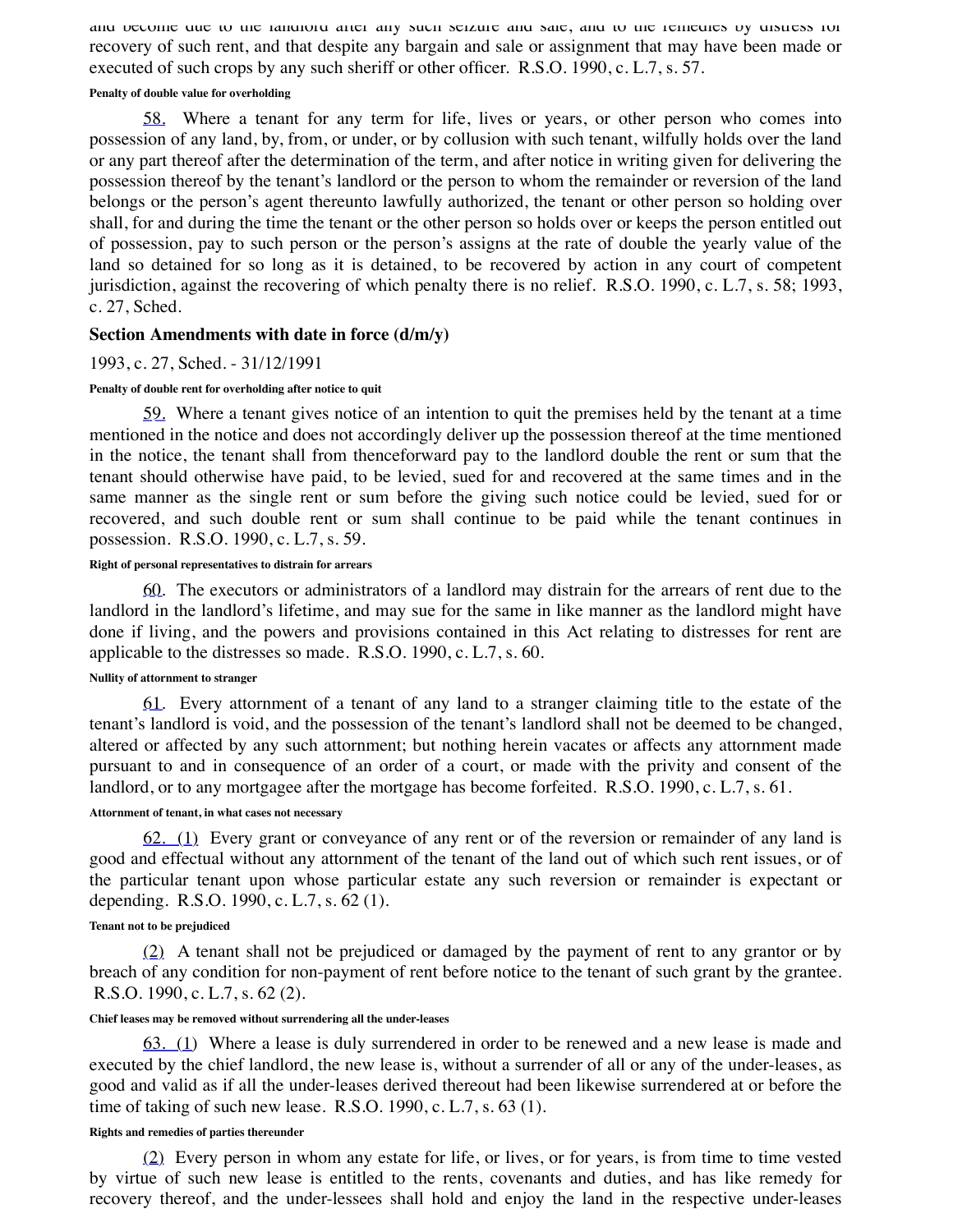comprised as if the original lease had been kept on foot and continued, and the chief landlord has and is entitled to such and the same remedy by distress or entry in and upon the land comprised in any such under-lease for the rents and duties reserved by the new lease, so far as they do not exceed the rents and duties reserved in the lease out of which the under-lease was derived, as the chief landlord would have had if such former lease had been still continued or as the chief landlord would have had if the respective under-leases had been renewed under the new principal lease. R.S.O. 1990, c. L.7, s. 63 (2).

recovery thereof, and the under-lessees shall hold and enjoy the land in the respective under-leases

#### **Who may renew on behalf of persons out of Ontario**

64. (1) Where a person who, in pursuance of any covenant or agreement in writing, if in Ontario and amenable to the process of the Superior Court of Justice, might be compelled to execute any lease by way of renewal, is not in Ontario or is not amenable to the process of the court, the court, upon the application of any person entitled to such renewal, whether such person is or is not under any disability, may direct such person as the court thinks proper to appoint for that purpose to accept a surrender of the subsisting lease and to make and execute a new lease in the name of the person who ought to have renewed it. R.S.O. 1990, c. L.7, s. 64 (1); 2006, c. 19, Sched. C, s. 1 (1).

## **Validity of such new lease**

(2) A new lease executed by the person so appointed is as valid as if the person in whose name it was made was alive and not under any disability and had executed it in person. R.S.O. 1990, c. L.7, s. 64 (2).

## **Discretion of court to direct action to be brought**

 $(3)$  In every such case it is in the discretion of the court to direct an action to be brought to establish the right of the person seeking the renewal, and not to make the order for such new lease unless by the order to be made in such action, or until after it has been entered. R.S.O. 1990, c. L.7, s. 64 (3).

#### **Conditions**

(4) A renewed lease shall not be executed by virtue of this section in pursuance of any covenant or agreement unless the sum or sums of money, if any, that ought to be paid on such renewal and the things, if any, that ought to be performed in pursuance of such covenant or agreement by the tenant be first paid and performed, and counterparts of every such renewed lease shall be duly executed by the tenant. R.S.O. 1990, c. L.7, s. 64 (4).

## **Premiums, how to be paid**

(5) All sums of money that are had, received or paid for, or on account of, the renewal of any lease by any person out of Ontario or not amenable to the process of the Superior Court of Justice, after a deduction of all necessary incidental charges and expenses, shall be paid to such person or in such manner or into the Superior Court of Justice to such account, and be applied and disposed of, as the court directs. R.S.O. 1990, c. L.7, s. 64 (5); 2006, c. 19, Sched. C, s. 1 (1).

#### **Costs**

(6) The court may order the costs and expenses of and relating to the applications, orders, directions, conveyances and transfers, or any of them, to be paid and raised out of or from the land, or the rents in respect of which they are respectively made, in such manner as the court considers proper. R.S.O. 1990, c. L.7, s. 64 (6).

## **Section Amendments with date in force (d/m/y)**

2006, c. 19, Sched. C, s. 1 (1) - 22/06/2006

#### **PART II**

#### **Definition, Part II**

65. In this Part,

"judge" means a judge of the Superior Court of Justice. R.S.O. 1990, c. L.7, s. 65; 2006, c. 19, Sched. C, s. 1 (1).

# **Section Amendments with date in force (d/m/y)**

2006, c. 19, Sched. C, s. 1 (1) - 22/06/2006

#### **Disputes as to right to distrain**

66. (1) Where goods or chattels are distrained by a landlord for arrears of rent and the tenant disputes the right of the landlord to distrain in respect of the whole or any part of the goods or chattels,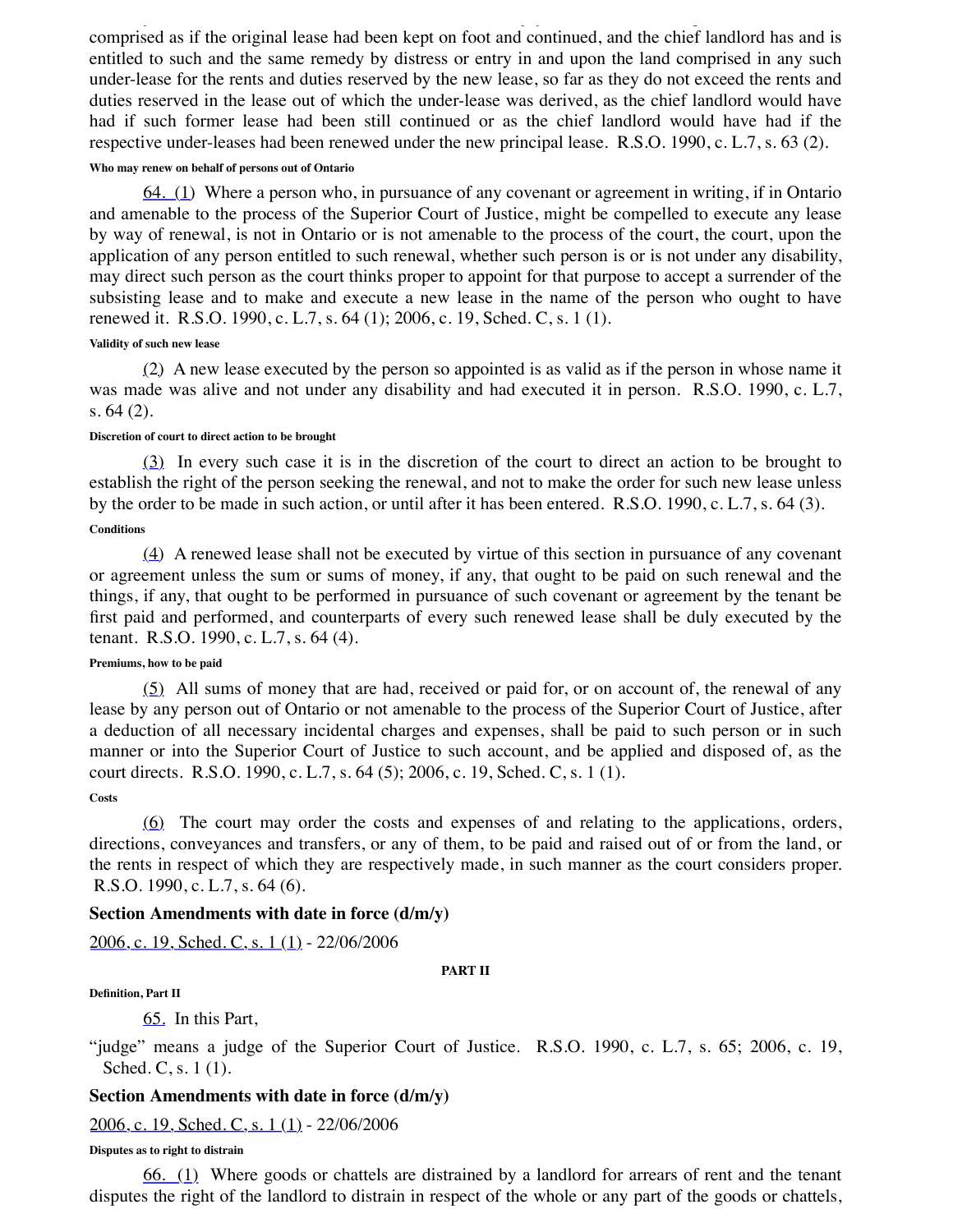or disputes the amount claimed by the landlord, or the tenant claims to set off against the rent a debt that the landlord disputes, the landlord or the tenant may apply to a judge to determine the matters so in dispute, and the judge may hear and determine them in a summary way, and may make such order in the premises as he or she considers just. R.S.O. 1990, c. L.7, s. 66 (1).

## **Application to judge by landlord or tenant**

(2) Where the tenant disputes the right of the landlord to distrain in respect of the whole or any part of the goods or chattels, or disputes the amount claimed by the landlord, the landlord or the tenant may, before any distress has been made, apply to a judge to determine the matter so in dispute, and the judge may hear and determine it in a summary way, and may make such order in the premises as he or she considers just. R.S.O. 1990, c. L.7, s. 66 (2).

# **Where application made, heard and determined**

(3) An application under this section shall be made, heard and determined in the county or district in which the distress is made. 1993, c. 27, Sched.

# **Section Amendments with date in force (d/m/y)**

1993, c. 27, Sched. - 31/12/1991

## **Order of judge pending determination of dispute**

67. When notice of such an application has been given to the landlord or tenant, as the case may be, the judge, pending the disposition of it by him or her, may make such order as he or she considers just for the restoration to the tenant of the whole or any part of the goods or chattels distrained, or preventing a distress being made, upon the tenant giving security, by payment into court or otherwise as the judge directs, for the payment of the rent that is found due to the landlord and for the costs of the distress and of the application before the judge and of any appeal from his or her order, or such of them as the tenant may be ordered to pay. R.S.O. 1990, c. L.7, s. 67.

## **Jurisdiction of judge**

68. The judge has jurisdiction and authority to determine any question arising upon the application that the Superior Court of Justice has jurisdiction to determine in an action brought in that court. R.S.O. 1990, c. L.7, s. 68; 2006, c. 19, Sched. C, s. 1 (1).

# **Section Amendments with date in force (d/m/y)**

# 2006, c. 19, Sched. C, s. 1 (1) - 22/06/2006

# **When decision of judge final**

69. Where the amount claimed by the landlord does not exceed \$100, the decision of the judge is final. R.S.O. 1990, c. L.7, s. 69.

## **Appeal from summary determination**

70. Where the amount claimed by the landlord exceeds \$100, an appeal lies from any order of the judge made on an application to him or her under section 66 by which the matters in dispute are determined. R.S.O. 1990, c. L.7, s. 70.

## **Appeal where action brought or issue tried**

71. Where an issue is tried, there is the same right to appeal from the judgment as if the judgment had been pronounced in an action. R.S.O. 1990, c. L.7, s. 71. **Scale of costs**

72. The costs of the application before the judge shall be on the Small Claims Court scale if the amount claimed by the landlord does not exceed the monetary jurisdiction of the Small Claims Court. R.S.O. 1990, c. L.7, s. 72.

## **Other remedies of tenant**

73. Nothing in this Part takes away or affects any remedy that a tenant may have against the tenant's landlord or requires a tenant to proceed under this Part instead of by bringing an action, but where the tenant brings an action, the court in which the action is brought, if of opinion that it was unnecessarily brought and that a complete remedy might have been had under this Part, may direct the tenant, although the tenant succeeds, to pay any additional costs occasioned by the tenant's having brought the action. R.S.O. 1990, c. L.7, s. 73.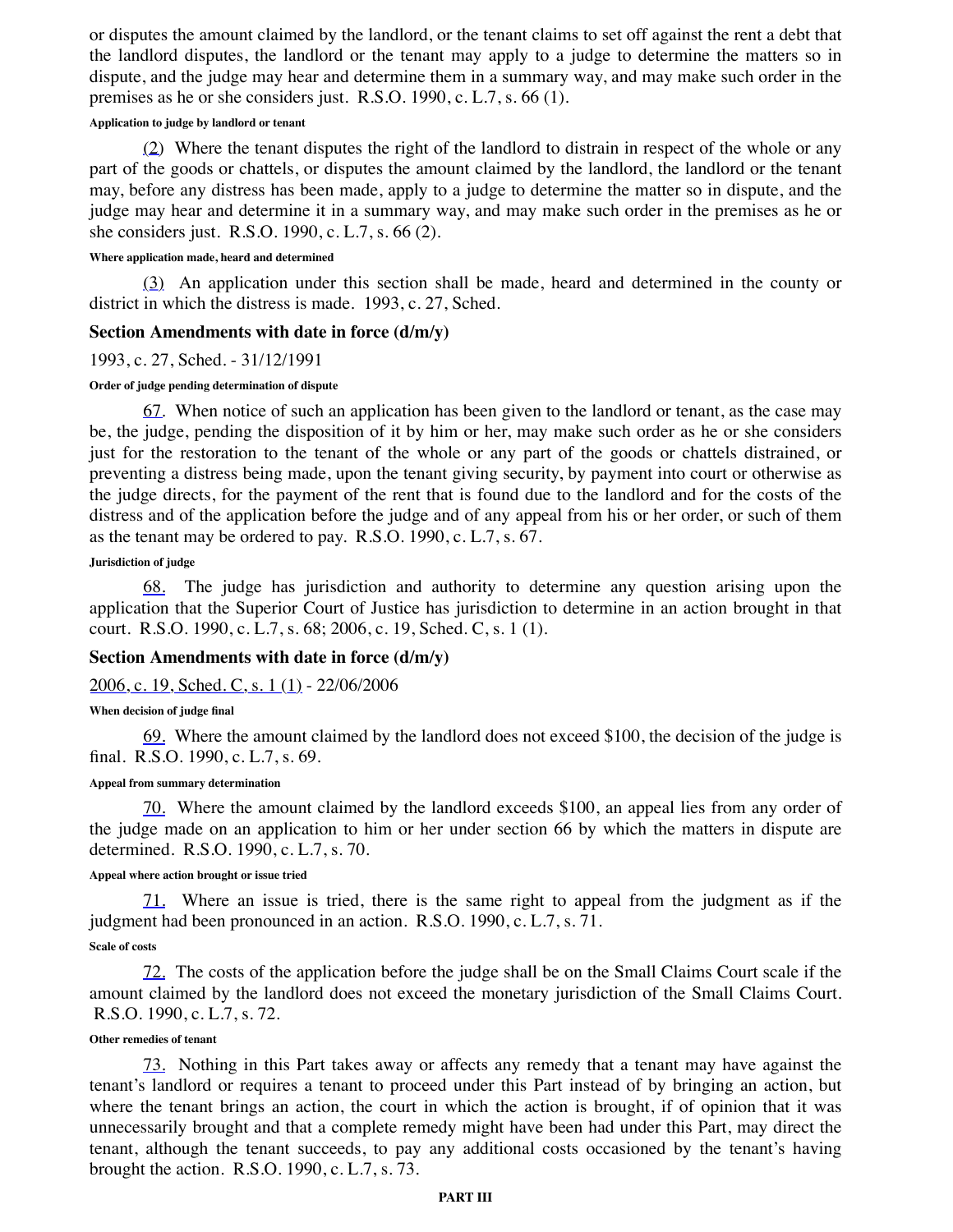#### **Application to judge against overholding tenant**

74. (1) Where a tenant after the tenant's lease or right of occupation, whether created by writing or by parol, has expired or been determined, either by the landlord or by the tenant, by a notice to quit or notice pursuant to a proviso in a lease or agreement in that behalf, or has been determined by any other act whereby a tenancy or right of occupancy may be determined or put an end to, wrongfully refuses or neglects to go out of possession of the land demised to the tenant, or which the tenant has been permitted to occupy, the tenant's landlord may apply upon affidavit to a judge of the Superior Court of Justice to make the inquiry hereinafter provided for and the application shall be made, heard and determined in the county or district in which the land lies. R.S.O. 1990, c. L.7, s. 74 (1); 1993, c. 27, Sched.; 2006, c. 19, Sched. C, s. 1 (1).

## **Inquiry and determination**

(2) The court shall in writing appoint a time and place at which a judge will inquire and determine whether the person complained of was tenant to the complainant for a term or period that has expired or has been determined by a notice to quit or for default in payment of rent or otherwise, and whether the tenant holds the possession against the right of the landlord, and whether the tenant, having no right to continue in possession, wrongfully refuses to go out of possession. R.S.O. 1990, c. L.7, s. 74 (2).

**Notice**

(3) Notice in writing of the time and place appointed, stating briefly the principal facts alleged by the complainant as entitling the complainant to possession, shall be served upon the tenant or left at the tenant's place of abode at least three days before the day so appointed, if the place appointed is not more than twenty miles from the tenant's place of abode, and one day in addition for every twenty miles above the first twenty, reckoning any broken number above the first twenty as twenty miles, to which notice shall be annexed a copy of the judge's appointment and of the affidavit on which it was obtained, and of the documents to be used upon the application. R.S.O. 1990, c. L.7, s. 74 (3).

# **Section Amendments with date in force (d/m/y)**

1993, c. 27, Sched. - 31/12/1991

2006, c. 19, Sched. C, s. 1 (1) - 22/06/2006

## **Application, how entitled**

75. Application under this Part shall be styled in English or French, as may be appropriate:

In the matter of (*giving the name of the party complaining*), Landlord, against (*giving the name of the party complained against*) Tenant.

R.S.O. 1990, c. L.7, s. 75.

#### **Procedure**

#### **On default of appearance**

 $76$ . (1) If, at the time and place appointed, the tenant fails to appear, the judge, if it appears to him or her that the tenant wrongfully holds against the right of the landlord, may order a writ of possession (Form 3) directed to the sheriff of the county or district in which the land lies to be issued commanding him or her forthwith to place the landlord in possession of the land. R.S.O. 1990, c. L.7, s. 76 (1).

## **In case of appearance**

(2) If the tenant appears, the judge shall, in a summary manner, hear the parties and their witnesses, and examine into the matter, and, if it appears to the judge that the tenant wrongfully holds against the right of the landlord, he or she may order the issue of the writ. R.S.O. 1990, c. L.7, s. 76 (2). **Power of amendment**

77. The judge has the same power to amend or excuse irregularities on an application as he or she would have in an action. R.S.O. 1990, c. L.7, s. 77.

## **Appeal**

78. (1) An appeal lies to the Divisional Court from the order of the judge granting or refusing a writ of possession. R.S.O. 1990, c. L.7, s. 78 (1).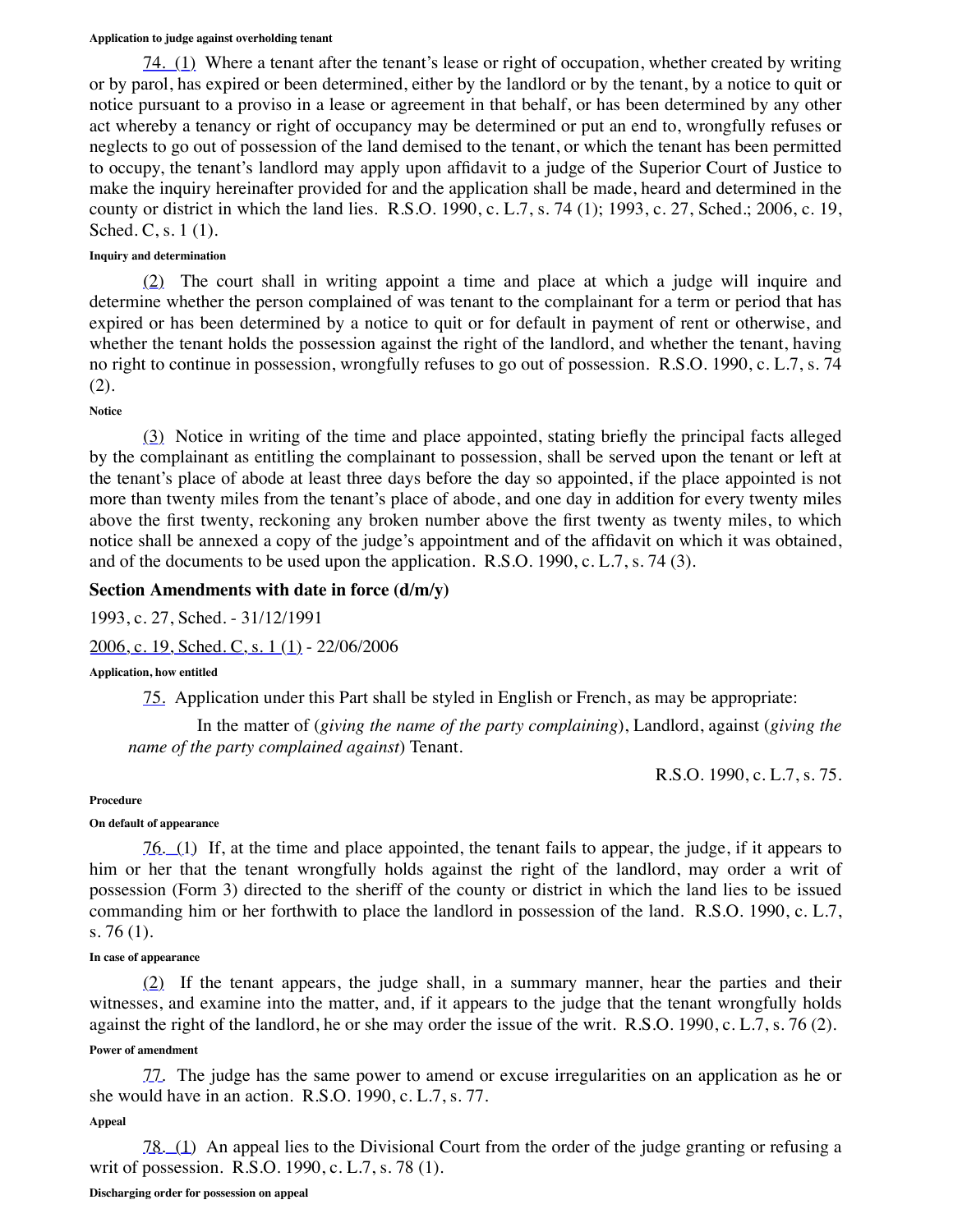(2) If the Divisional Court is of opinion that the right to possession should not be determined under this Part, the court may discharge the order of the judge, and the landlord may in that case proceed by action for the recovery of possession. R.S.O. 1990, c. L.7, s. 78 (2).

#### **Restoring tenant to possession**

(3) When the order is discharged, if possession has been given to the landlord under a writ of possession, the court may direct that possession be restored to the tenant. R.S.O. 1990, c. L.7, s. 78 (3).

**PART IV** (SS. 79-130) REPEALED: 1997, C. 24, S. 213 (4).

## **Section Amendments with date in force (d/m/y)**

1997, c. 24, s. 213 (4) - 17/06/1998

# FORM 1 NOTICE TO TENANT

#### FORM 1 NOTICE TO TENANT

(Section 34 (1))

Take notice that I claim \$ ...... for rent due to me in respect of the premises that you hold as my tenant, namely (here briefly describe them); and unless the said rent is paid, I demand from you immediate possession of the said premises; and I am ready to leave in your possession such of your goods and chattels as in that case only you are entitled to claim exemption for.

Take notice further, that if you neither pay the said rent nor give me possession of the said premises within three days after the service of this notice, I am by the Landlord and Tenant Act entitled to seize and sell, and I intend to seize and sell, all your goods and chattels, or such part thereof as may be necessary for the payment of the said rent and costs.

Dated this ............... day of ............., 20....

(Landlord)

R.S.O. 1990, c. L.7, Form 1.

# FORM 2 NOTICE TO LANDLORD

#### FORM<sub>2</sub> NOTICE TO LANDLORD

(Section 35 (2))

Take notice that under the Landlord and Tenant Act I wish to set off against rent due by me to you the debt that you owe to me on your promissory note for ....................... dated

(or as the case may be).

(Tenant)

R.S.O. 1990, c. L.7, Form 2.

## FORM 3 WRIT OF POSSESSION

#### FORM<sub>3</sub> **WRIT OF POSSESSION**

#### (Section 78 (1))

ONTARIO, To WIT.

Elizabeth the Second, by the Grace of God, of the United Kingdom, Canada and Her other Realms and Territories Queen, Head of the Commonwealth, Defender of the Faith.

 $[L.S.]$ 

Greeting: